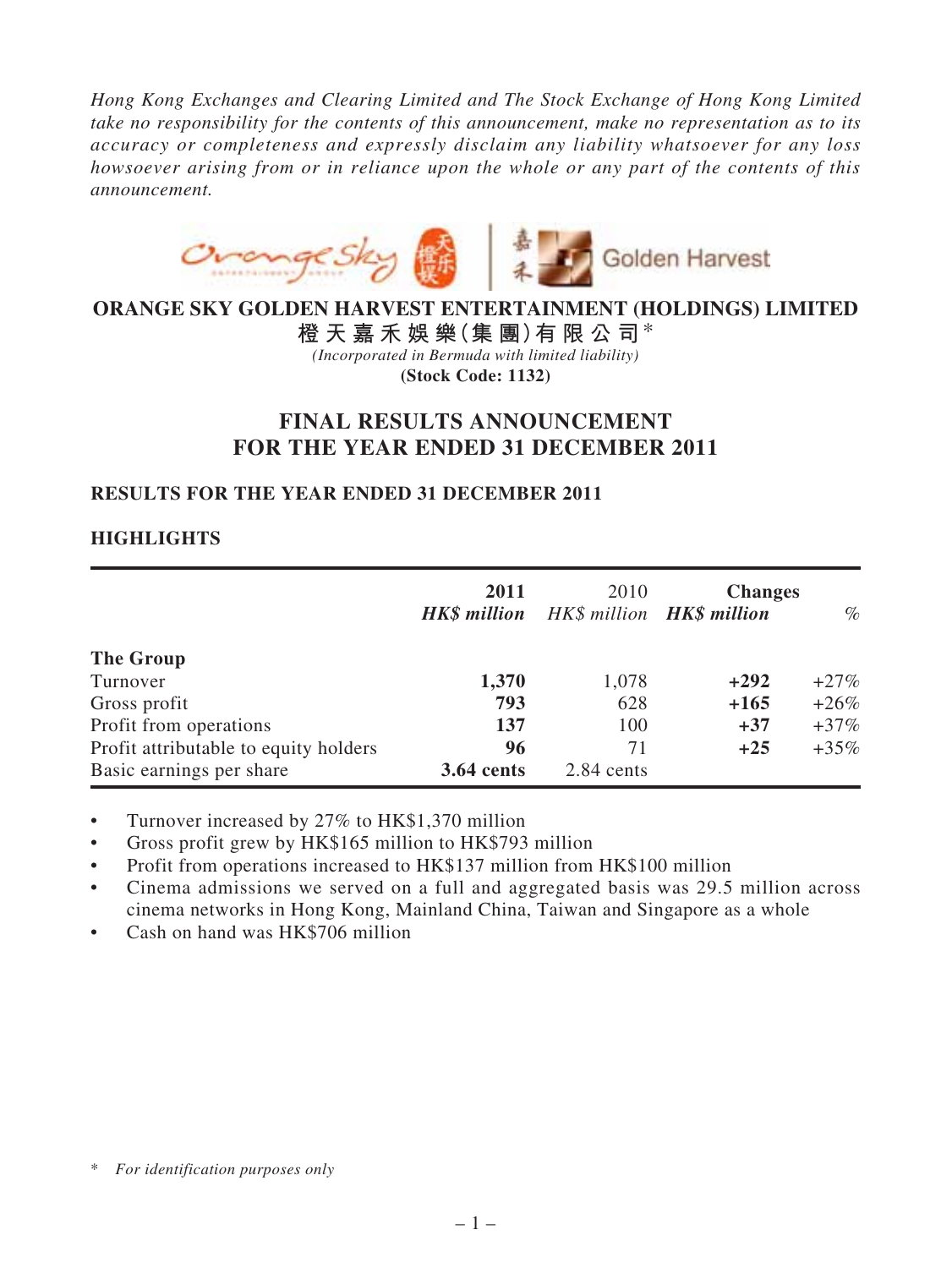## **MANAGEMENT DISCUSSION AND ANALYSIS**

## **OPERATION AND FINANCIAL REVIEW**

It was a fruitful year for the Group in 2011. For the year ended 31 December 2011, the Group reported a net profit attributable to equity holders of HK\$96 million for the year, comparing to HK\$71 million reported last year. Riding on the favorable market conditions in our operating territories, the Group achieved solid performance. Contributions from exhibition business across the regions were all improved this year. The distribution and production business also showed a mild improvement due to the success of two TV drama series produced during the year.

Both the Group's turnover and gross profit rose by 27% and 26% to HK\$1,370 million and HK\$793 million respectively this year. This was primarily attributable to contribution from 18 new cinemas opened in Mainland China and strong performance of our exhibition business in Taiwan and Singapore. Gross margin remained at 58%. The Group's EBITD for the year 2011 was HK\$230 million, up from HK\$165 million last year.

In August 2011, the Group entered into a settlement agreement with Legend Pictures, LLC ("Legendary") and received a sum of US\$30 million to transfer the Group's equity interest in Legendary back to Legendary and to terminate a non-binding Memorandum of Understanding dated 23 September 2010 entered into between the Company and Legendary. The Group recorded a gain of HK\$29.4 million (net of related expenses) during the year. Since the year 2009, the Group has also held some other equity securities for strategic purpose. Owing to the prolonged decline in share price and investment value, the Group recorded an impairment provision and a loss on disposal of investment in aggregate of HK\$21.4 million this year.

Net of the above mentioned exceptional gain and loss, the Group's profit from normal operations attributable to equity holders would have been HK\$88 million for the year 2011, remarkably rose by 87% from HK\$47 million last year.

During the year, the Group raised additional bank borrowings of approximately HK\$400 million and spent around HK\$613 million capital expenditures, mainly for new cinema projects in Mainland China, Taiwan and Singapore. As of 31 December 2011, the cash on hand of the Group amounted to HK\$706 million (2010: HK\$458 million) and the Group maintained its gearing ratio at a reasonable level of about 20% (2010: 6%).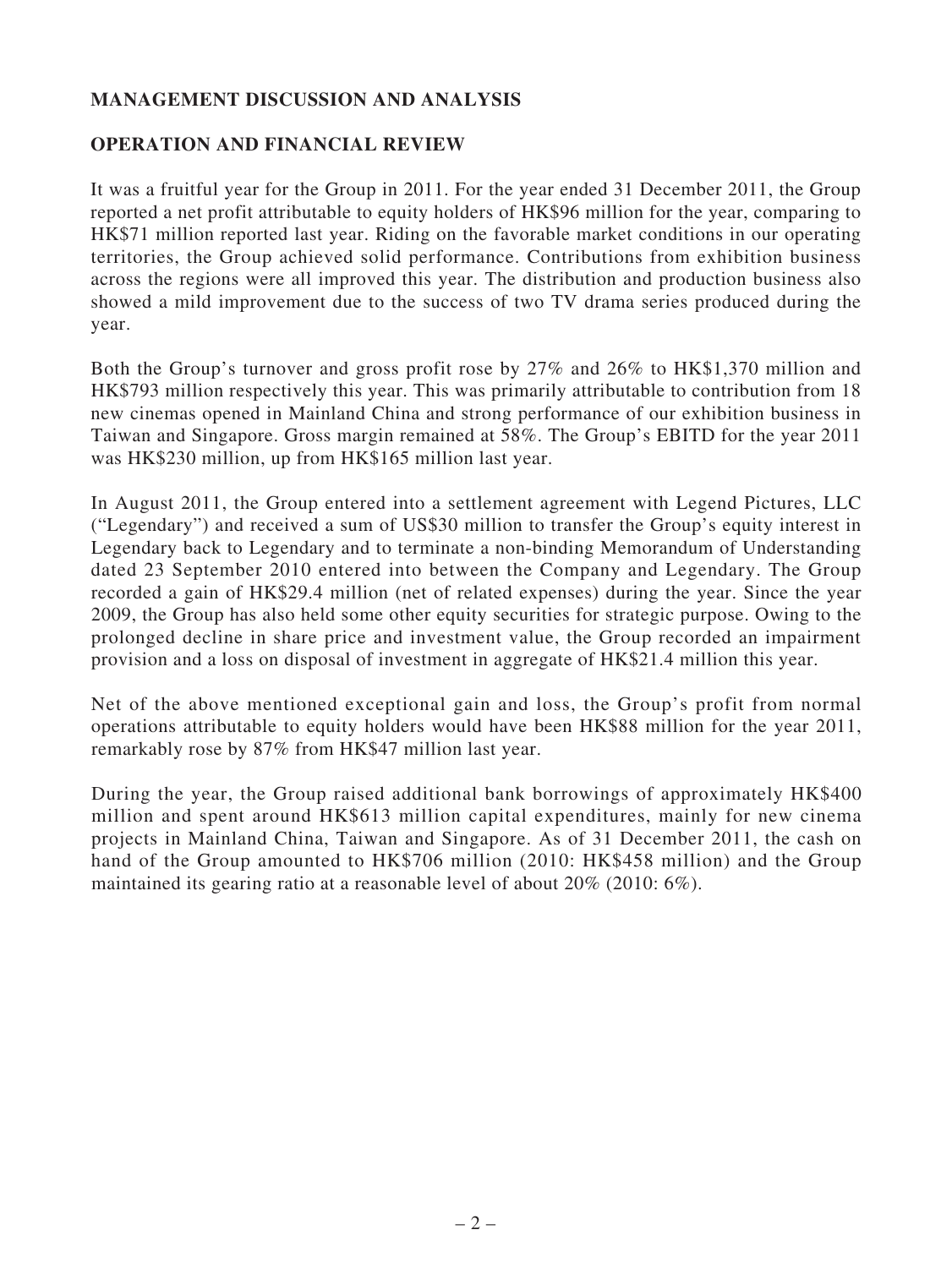### **BUSINESS REVIEW**

## **Film Exhibition**

As of 31 December 2011, the Group is operating 53 cinemas with 405 screens across Mainland China, Hong Kong, Taiwan and Singapore, significantly increased from 33 cinemas with 250 screens a year ago. The total number of screens increased by 62% with seating capacity jumped by 43%, and most of these newly opened cinemas were commenced operations in second half of 2011. The Group's cinemas served approximately 29.5 million guests during the year, comparing to 23.8 million guests for the same period last year. Gross box office receipts, on a full and aggregated basis, was registered at HK\$1,672 million, representing a remarkable 27% growth from last year.

In 2011, the Group's 53 cinemas generated HK\$1,248 million of turnover to the Group, accounting for about 88% of the Group's total revenue. The major Hollywood blockbusters released this year were *Transformers: Dark Of The Moon, Harry Potter And Deathly Hallows Part 2, Mission Impossible — Ghost Protocol, Pirates of the Caribbean 4: On Stranger Tides, X-Men First Class, Kung Fu Panda 2* and *Fast And Furious 5*. The major Chinese-language blockbusters were *Beginning of the Great Revival (Founding of a Party) (*建黨偉業*)* and *Love Is Not Blind (*失戀*33*天*)* and *You Are The Apple Of My Eye (*那些年,我們一起追的女孩*).*

# **OPERATING STATISTICS OF THE GROUP'S CINEMAS**

|                                 | <b>Mainland</b><br>China | Hong<br>Kong |      | Taiwan Singapore |
|---------------------------------|--------------------------|--------------|------|------------------|
| Number of cinemas*              | $27$ (Note)              |              | 10   | 10               |
| Number of screens*              | 197                      | 26           | 101  | 81               |
| Admissions (million)            | 5.3                      | 2.8          | 12.1 | 9.3              |
| Net average ticket price (HK\$) | 39                       | 61           | 64   | 54               |

as of 31 December 2011

Note: 4 more cinemas in Mainland China have completed construction and are applying for licenses, which are all expected to be opened within the first quarter of 2012.

The Group is committed to pursuing visual and audio effect perfection to improve moviegoing experience for our audience. Currently, all screens in Mainland China, Hong Kong and Taiwan have been fully installed digital equipment and over 40% of the Group's screens are 3D compatible. Singapore will complete the digitalization of its projection equipment within 2012. In Hong Kong, the Group made an alliance with D-BOX Technologies Inc. ("D-BOX") to become the first Hong Kong's cinema equipped with Motion Chair D-BOX providing an unmatched realistic immersive experience through its motions perfectly synchronized with onscreen actions. In Taiwan, the Group is the exclusive digital IMAX® operator and has added three new digital IMAX<sup>®</sup> screens in 2011. The Group also entered into a strategic collaboration with SONY China to introduce the unprecedented SONY 4K Projection System into our Mainland China multiplexes. Currently, we have installed 84 sets of SONY 4K Projection System in our Mainland China multiplexes and we believe these unrivalled visual effects would take the viewing experience to the next level.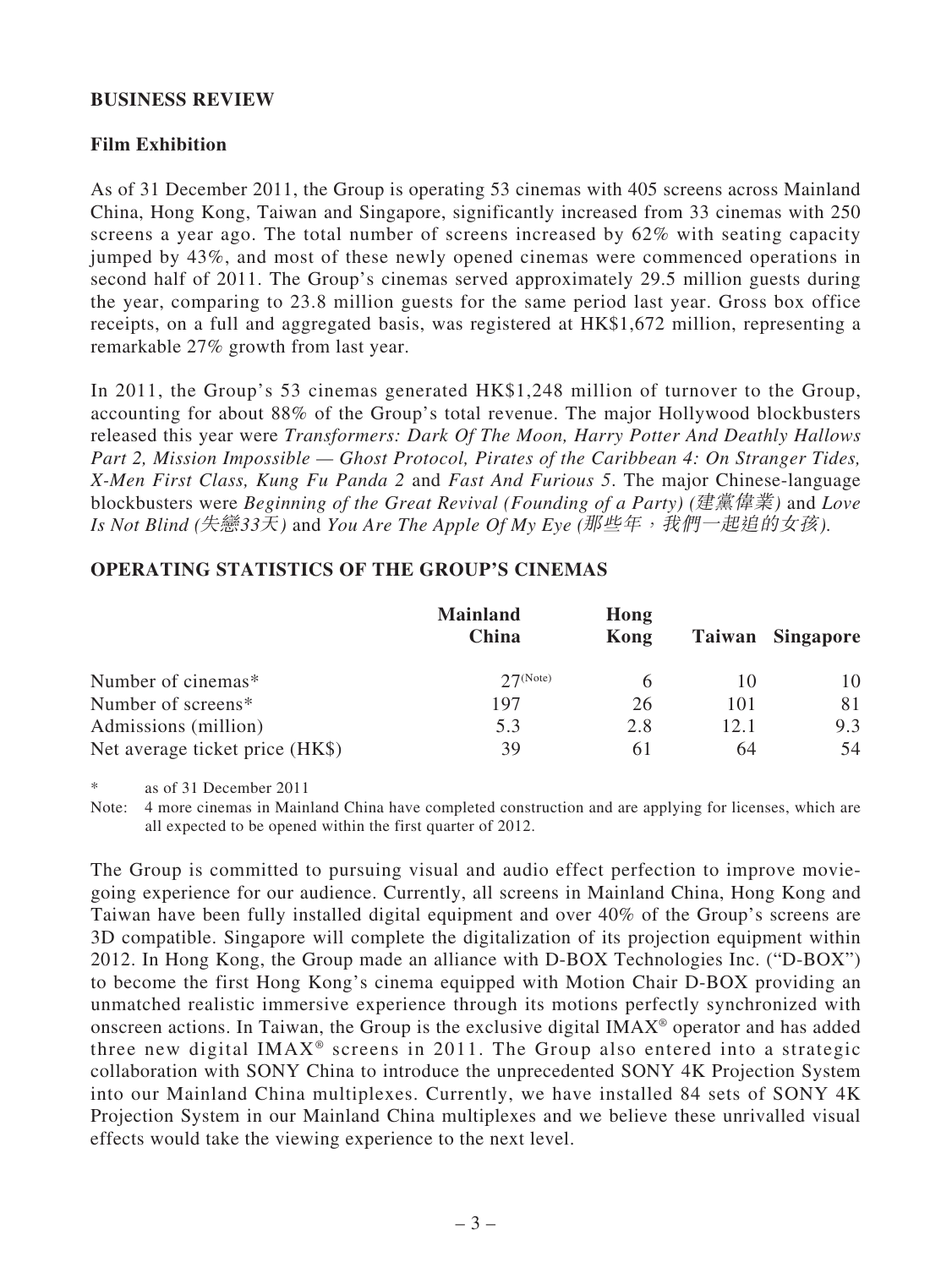### *Mainland China*

### **OPERATING STATISTICS OF THE GROUP'S CINEMAS IN MAINLAND CHINA**

|                                                    | 2011 |     |
|----------------------------------------------------|------|-----|
| Number of cinemas*                                 | 27   |     |
| Number of screens*                                 | 197  | 60  |
| Admissions (million)                               | 5.3  | 3.0 |
| Net average ticket price (RMB)                     | 33   | 41  |
| Gross box office receipts $(RMB\text{ million})^*$ | 189  | 131 |

\* as of 31 December (most new cinemas in 2011 were opened in the second half of the year)

# before deduction of government taxes and charges

In 2011, the market gross box office receipts of urban area in Mainland China increased to RMB13.15 billion by 29% while the gross box office receipts generated by the Group's multiplexes in Mainland China showed a growth of 44% as compared with last year. During the year, the Group opened 18 new cinemas with 137 screens in cities of Chengdu, Chongqing, Dongguan, Guangzhou, Heyuan, Huizhou, Shangrao, Shenyang, Wuhu, Wuxi, Xian, Yangquan, Yinchuan and Yingkou. Thanks to rich film line-up, continuing strong market demand and the Group's rapid expansion, the Group's multiplexes in Mainland China served approximately 5.3 million patrons during the year, representing 77% growth from last year. However, the strong growth in admissions was partly offset by decline in average ticket price, and as a result, gross box office takings grew by 44% to RMB189 million. The decline in average ticket price is attributable partly to promotional discount offered by new cinemas, and partly to the nationwide expansion of the Group's portfolio to cover emerging non-tier-1 cities.

In December 2011, the Group granted cinema management and operational rights of a cinema located at PCCW Centre in Beijing, namely Orange Cinemas (Beijing), adopting membership system which is different from the traditional cinema operation, to a PRC company wholly owned by Mr. Wu Kebo, a director and substantial shareholder of the Company, with fair and reasonable terms. As the film exhibition industry in Mainland China will become increasingly competitive, continuing improving the management and services delivery by the Group's cinemas is of the utmost importance. The directors considered that the grant of rights would enable the Group to centralize the management and operation of other cinemas managed and operated by the Group.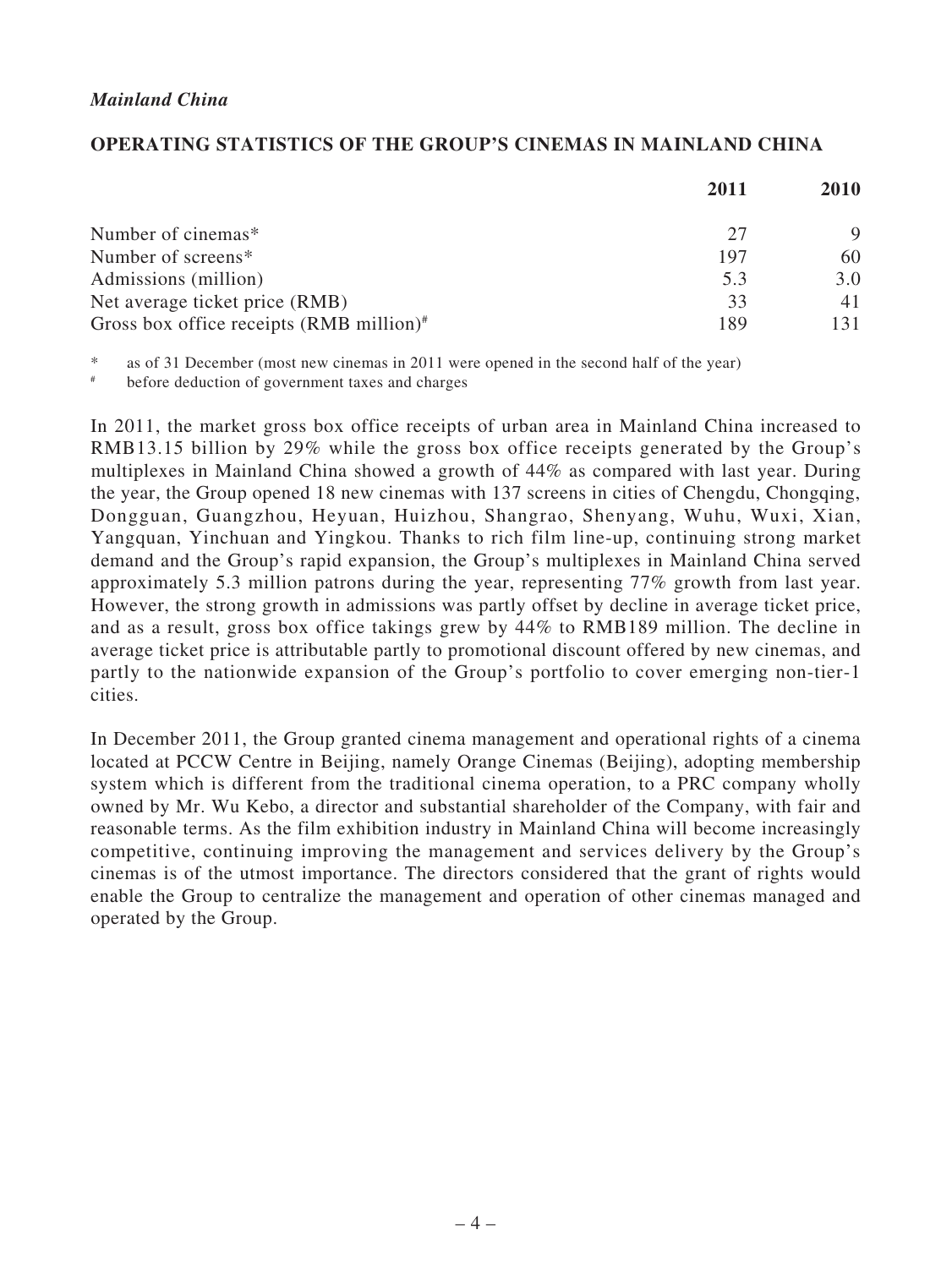### *Hong Kong*

### **OPERATING STATISTICS OF THE GROUP'S CINEMAS IN HONG KONG**

|                                    | 2011 | <b>2010</b> |
|------------------------------------|------|-------------|
| Number of cinemas*                 |      |             |
| Number of screens*                 | 26   | 32          |
| Admissions (million)               | 2.8  | 2.9         |
| Net average ticket price (HK\$)    | 61   | 63          |
| Box office receipts (HK\$ million) | 173  | 183         |

\* as of 31 December

During the year, Hong Kong market as a whole recorded a box office receipts of HK\$1,387 million, slightly up by 4% from HK\$1,339 million last year. The Group's cinemas in Hong Kong recorded lower box office takings of HK\$173 million this year (2010: HK\$183 million) due to the closure of GH Hollywood at Diamond Hill upon expiry of lease on 30 March 2011. However, the Group's joint-promotional campaign "3Screen" with a telecom operator received an overwhelming response. In June 2011, GH Mongkok became the first Hong Kong cinema equipped with Motion Chair D-BOX which presents authentic motion effects synchronized with onscreen actions to perfectly deliver extraordinary theatrical experience to audience. The well-received of Motion Chair D-Box and the success of "3Screen" promotion had significantly improved the cinema operating results. Excluding GH Hollywood, both the total box office receipts and admissions of the other six cinemas increased by approximately 13% and 18%, respectively. The Group expects to maintain a market share of around 12% after the closure of GH Hollywood.

### *Taiwan*

### **OPERATING STATISTICS OF THE GROUP'S CINEMAS IN TAIWAN**

|                                   | 2011 | <b>2010</b> |
|-----------------------------------|------|-------------|
| Number of cinemas*                | 10   | 8           |
| Number of screens*                | 101  | 85          |
| Admissions (million)              | 12.1 | 9.3         |
| Net average ticket price (NTD)    | 237  | 236         |
| Box office receipts (NTD billion) | 2.9  | 2.2.        |

as of 31 December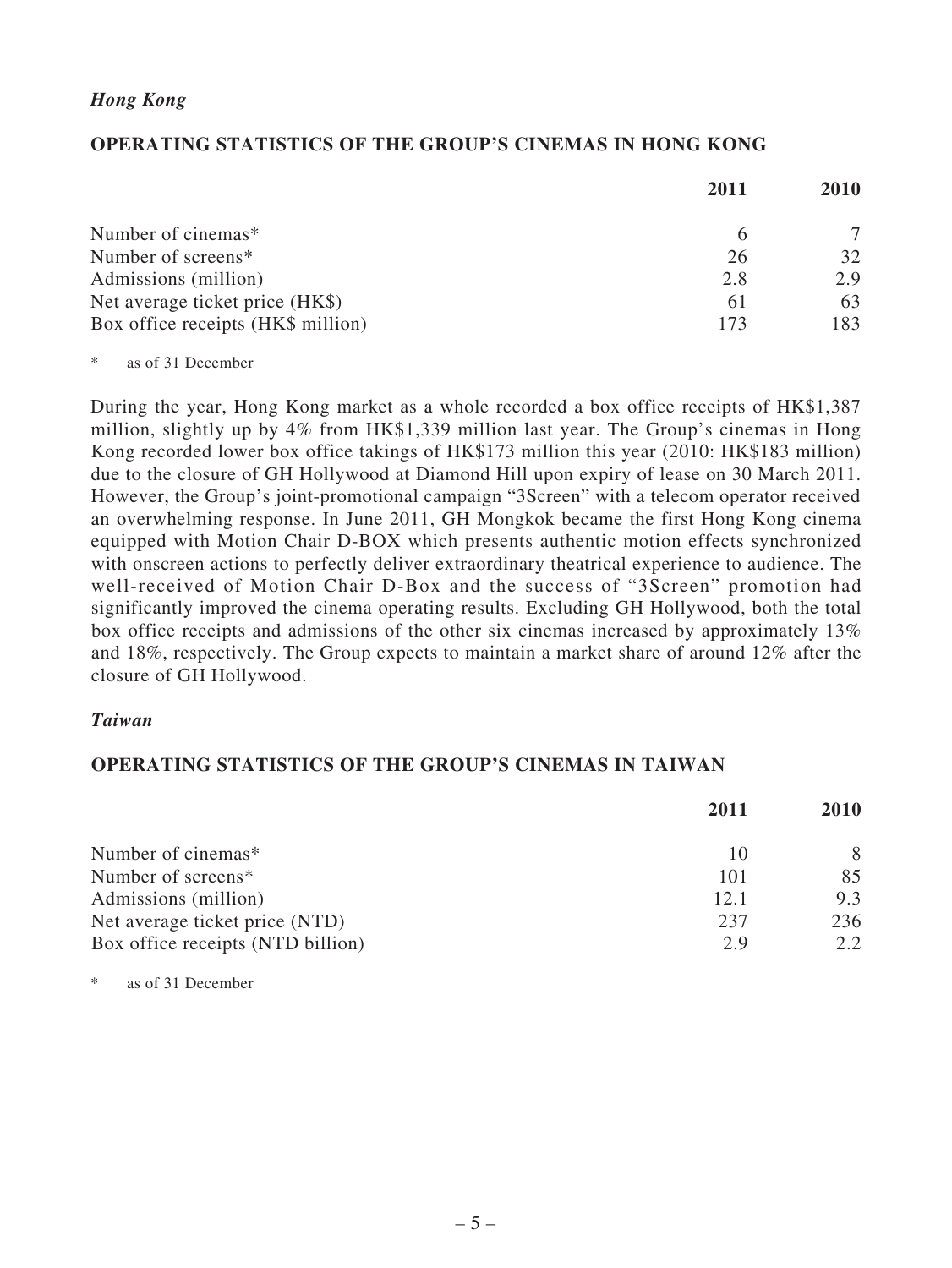In 2011, Taipei City as a whole recorded market box office receipts of NTD3.8 billion, comparing to NTD3.1 billion last year. The Group's 35.71%-owned Vie Show Cinema Company Limited ("Vie Show") recorded about 30% growth in both box office receipts and admissions as compared with last year. This was mainly due to overwhelming success of several local Chinese-language films which achieved remarkable box office receipts in Taiwan, namely *Seediq Bale 1 and 2 (*賽德克‧巴萊*)* and *You Are The Apple Of My Eye (*那些 年,我們一起追的女孩*)*. During the year, Vie Show introduced alternative contents in Taiwan cinema circuits such as live broadcast of AKB48 Concert and L'Arc-en-Ciel Concert, which were well-received by customers with occupancy rate over 50% despite the ticket price were more than double of normal movie ticket price. In December 2011, Vie Show opened its third cinema in Taichung with 7 screens at Top City and its first premier cinema in New Taipei City with 9 screens at Banciao Mega City. With the opening of these two new cinemas, the market share of Vie Show has been increased to about 38% now. Vie Show is the exclusive digital IMAX® operator and has added three new digital IMAX® screens up to five in 2011. The Group's share of net profit for the year from Vie Show increased to HK\$37 million, up by 48% from last year's HK\$25 million.

### *Singapore*

### **OPERATING STATISTICS OF THE GROUP'S CINEMAS IN SINGAPORE**

|                                   | 2011 | <b>2010</b> |
|-----------------------------------|------|-------------|
| Number of cinemas*                | 10   |             |
| Number of screens*                | 81   | 73          |
| Admissions (million)              | 9.3  | 8.6         |
| Net average ticket price (S\$)    | 8.6  | 8.8         |
| Box office receipts (S\$ million) | 80   | 76          |

\* as of 31 December

Singapore box office receipts totaled S\$188 million in 2011, up 9% from S\$172 million in 2010. The Group's 50%-owned "Golden Village" cinema circuit maintained its leading position with a market share of 43% (2010: 44%) by reporting a box office receipts of S\$80 million for the year (2010: S\$76 million). The Group shared a net profit of HK\$48 million for the year, representing a growth of 37% comparing to HK\$35 million last year. This was mainly attributable to strong performance of Hollywood blockbusters like *Transformers: Dark of the Moon, Kung Fu Panda 2* and *Harry Potter And Deathly Hallows Part 2* and appreciation of Singapore dollar during the year. The splendid results were also driven by good performance of the three surpassing Gold Class cinemas, which offered luxury movie viewing with exclusive lounge, plush electronic recliner seats comparable to First Class airline seats equipped with call buttons for faster and more discreet service, and super wide screens and digital sound systems. The average occupancy rate of Gold Class cinemas is over 50% and it generates high food and beverage sales income by serving various foods and wines, in addition to traditional candy bar items.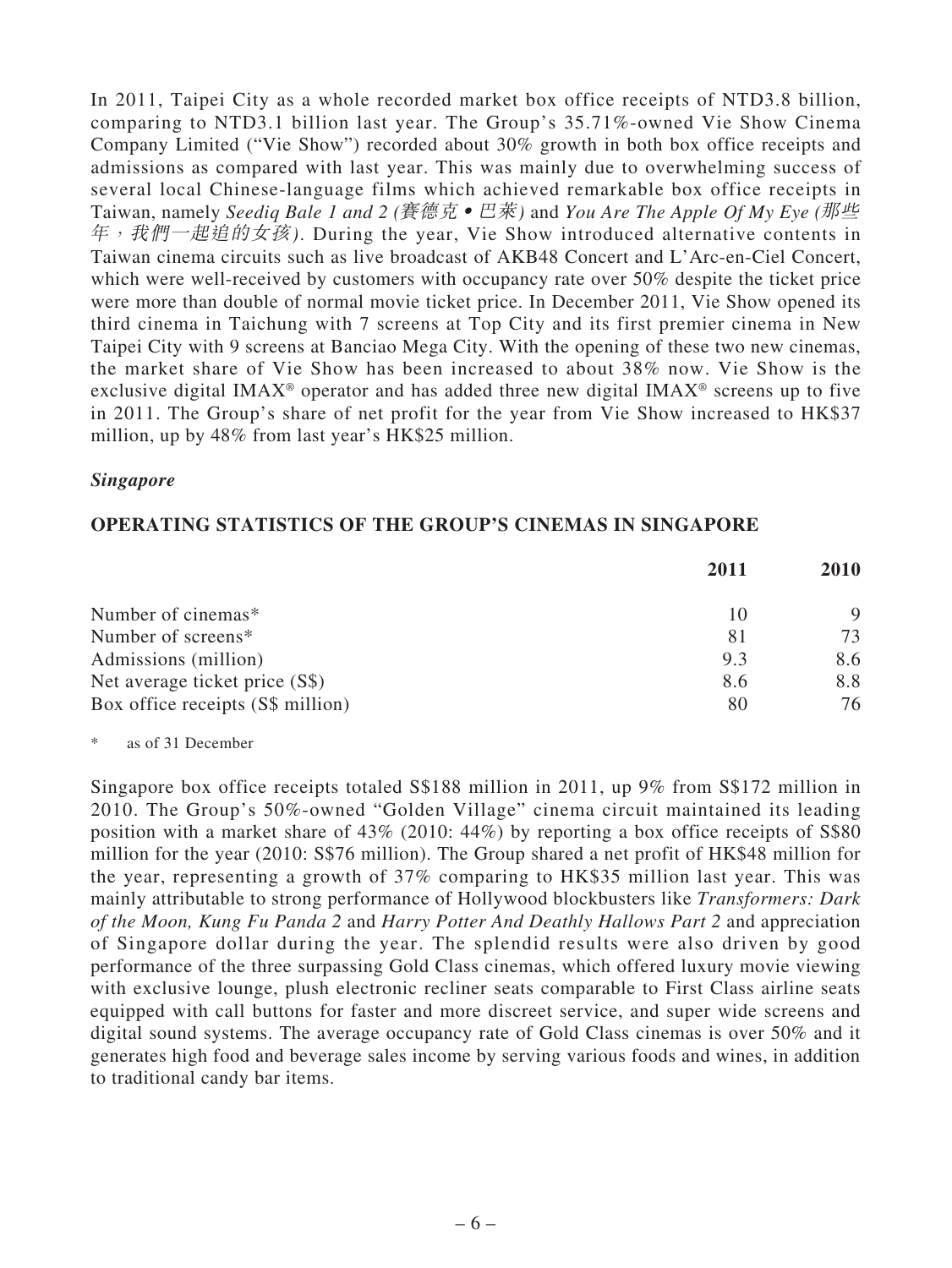## **Film & TV Programmes Distribution and Production**

In 2011, the Group's film distribution and production business recorded revenue of HK\$162 million (2010: HK\$128 million). The Group distributed over 130 films in Mainland China, Hong Kong, Taiwan and Singapore (over 95 films in 2010). The Group has fined tune its film distribution strategy to focus on releasing high quality selected non-Chinese language films and this, together with higher sales income from our Chinese-language film library, have contributed better results for the year. The Group's film library of more than 140 films and TV titles with perpetual distribution rights continued contributing steady licensing income to the Group. In addition, the Group had a small investment in two films *Beginning of the Great Revival the (Founding of a Party)* (建黨偉業) and *Any Other Side* (夜店詭談), and completed production of two Chinese TV drama series 黃金密碼 and 諜戰深海 which contributed totaled sales income of HK\$70 million during the year.

## **PROSPECTS**

Looking forward, the Group is optimistic in the film industry and in the territories we operated, especially in the fast-growing market, Mainland China. The Group has dedicated its efforts in strengthening and growing both the exhibition and distribution networks in territories with higher market potential and better returns. Coupled with the government support in cultural industry, the success of 3D presentations, and the growing demand of high quality of entertainment experience in Mainland China, the Group will continue to put more resources in our development in Mainland China. The Group will also pursue acquisition opportunities to further expand the Group's cinema portfolio in Asia Pacific region.

As of 26 March 2012, the Group operated 31 cinemas with 225 screens in Mainland China and 9 cinemas with 60 screens were in various stages of interior decoration and are in the pipeline for openings. By end of 2013, the Group expects to operate 68 cinemas with 502 screens in Beijing, Changshu, Changzhou, Chengdu, Chongqing, Dalian, Dongguan, Fushun, Guangzhou, Heifei, Huizhou, Jiashan, Jicai, Linyi, Maanshan, Nanjing, Nanning, Nantong, Shanghai, Suzhou, Tangshan, Tianjin, Wuhan, Xuyu, Yancheng, Yangjiang, Zhongshan and Zhuzhou based on lease agreements signed as of 26 March 2012, although the number may vary due to the actual handover date, the progress of interior decoration, application of relevant license and additional new lease agreements to be entered into during the period. The Group plans to open flagship multiplexes in tier-1 cities such as Beijing, Guangzhou, Shanghai and Shenzhen. The Group's cinema circuit brand "OSGH" in Mainland China is being well-positioned to succeed and to become one of the leading theatrical operators in the foreseeable future.

In Hong Kong, the Group has installed 38 Motion Chairs D-BOX in 2 screens at GH Mongkok and plans to install another 74 Motion Chairs D-BOX at GH Citywalk and Golden Gateway in 2012.

In Taiwan, Vie Show plans to open a new cinema, namely Vie Show Hsin Chu Big City with 8 screens, in the first half of 2012. In Singapore, the Group will open a new cinema with 6 screens at City Square Mall in late 2012. The Group also plans to renovate 3 existing cinemas with a total of 27 screens in these regions in 2012.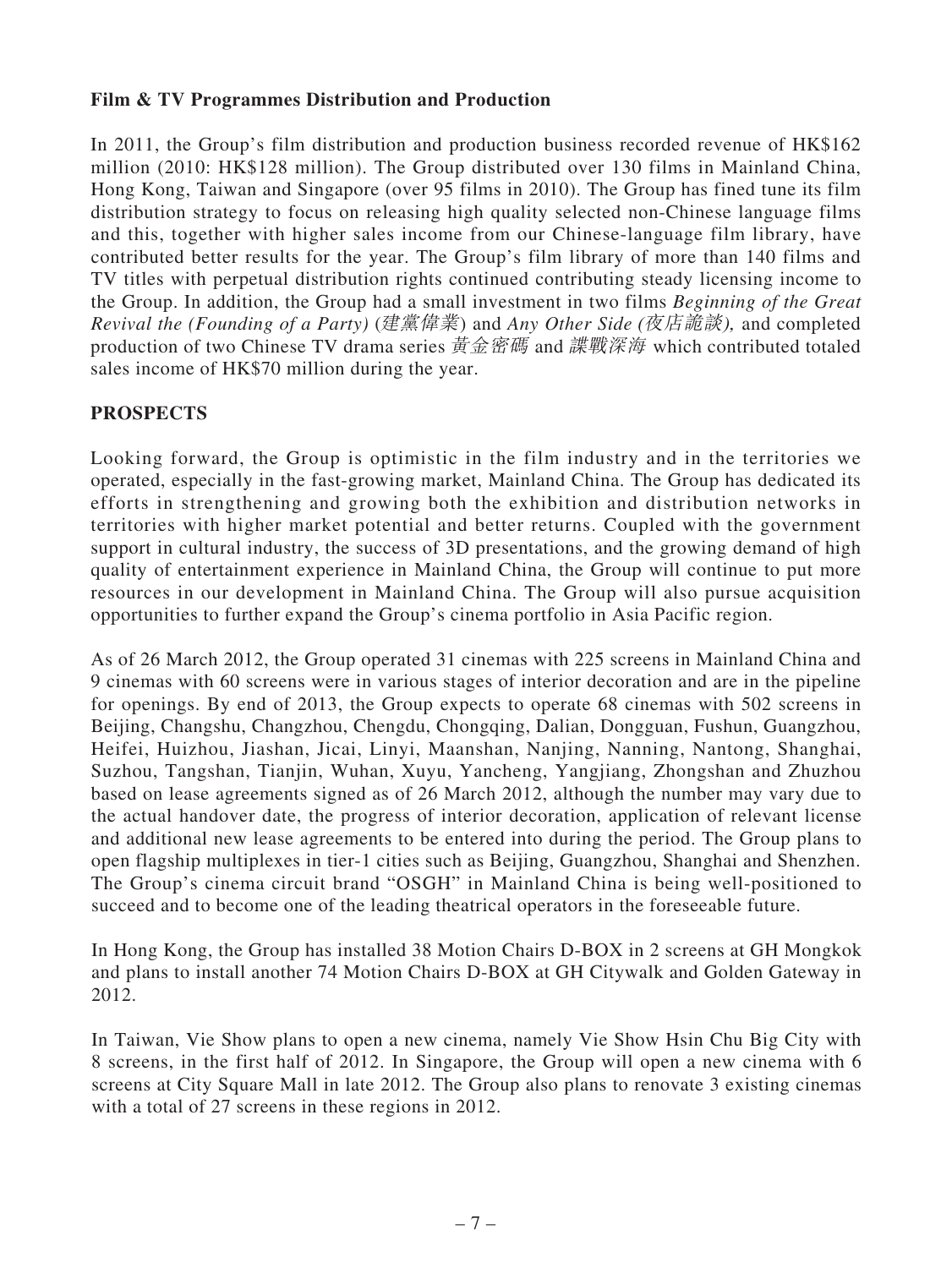Besides our commitment to our network expansion in Asia, the Group aims to deliver premium and awe-inspiring theatrical experience to our audience through introducing state-ofthe-art technology such as IMAX® Screens, SONY 4K Projection System, Dolby Surround 11.1 and Motion Chair D-Box into our multiplexes. In Taiwan, Vie Show will add one more IMAX<sup>®</sup> screen to increase the total number of IMAX<sup>®</sup> screens to 6 by end of 2012.

In view of the growing demand for Chinese-language films, the Group will continue to expand its distribution and production business. The Group plans to produce two Chinese TV drama series and re-produce *Fly Me to Polaris* in the coming year. As required by World Trade Organization, the Chinese film market in 2011 begins to be further open to the imported films. The Group is under negotiation to distribute several foreign films on big screens in Mainland China in 2012. The Group is also actively expanding partnership to distribute the films and TV titles in the Group's film library through different channels and platforms.

In December 2011, the Group has entered into a strategic alliance agreement with T-JOY Group ("T-JOY"), under which the Group will broadcast the digital content provided by T-JOY and the Group will provide its production for broadcasting at T-JOY's 19 multiplexes in Japan. The Group will continue to seize different kinds of cooperation opportunities and strategic alliance with various business partners to accelerate our expansion plan and strengthen our market position in this fast-moving film exhibition market.

Currently, the Group has very strong liquidity and reasonable financial leverage. In order to cope with the rapid expansion, the Group will utilize the available bank loan facility to finance the cinema projects in Mainland China and other expansion investment opportunities. The management will closely monitor and maintain optimal gearing structure to limit the risk.

# **FINANCIAL RESOURCES AND LIQUIDITY**

In May 2011, the Company issued the second tranche zero coupon convertible note of principal amount of about HK\$45 million, convertible into ordinary shares of the Company at a conversion price of HK\$0.338 per share, to Orange Sky Entertainment Group (International) Holding Company Limited, a substantial shareholder of the Company, as part of the consideration in acquisition of its subsidiary and business relating to Chinese-Language films and television programmes, production, investment, marketing and advertising and/or distribution. In June 2011, convertible notes in aggregate amount of HK\$54 million have been converted into ordinary shares of the Company, creating a total of approximately 160 million new ordinary shares at a conversion price of HK\$0.338 per share.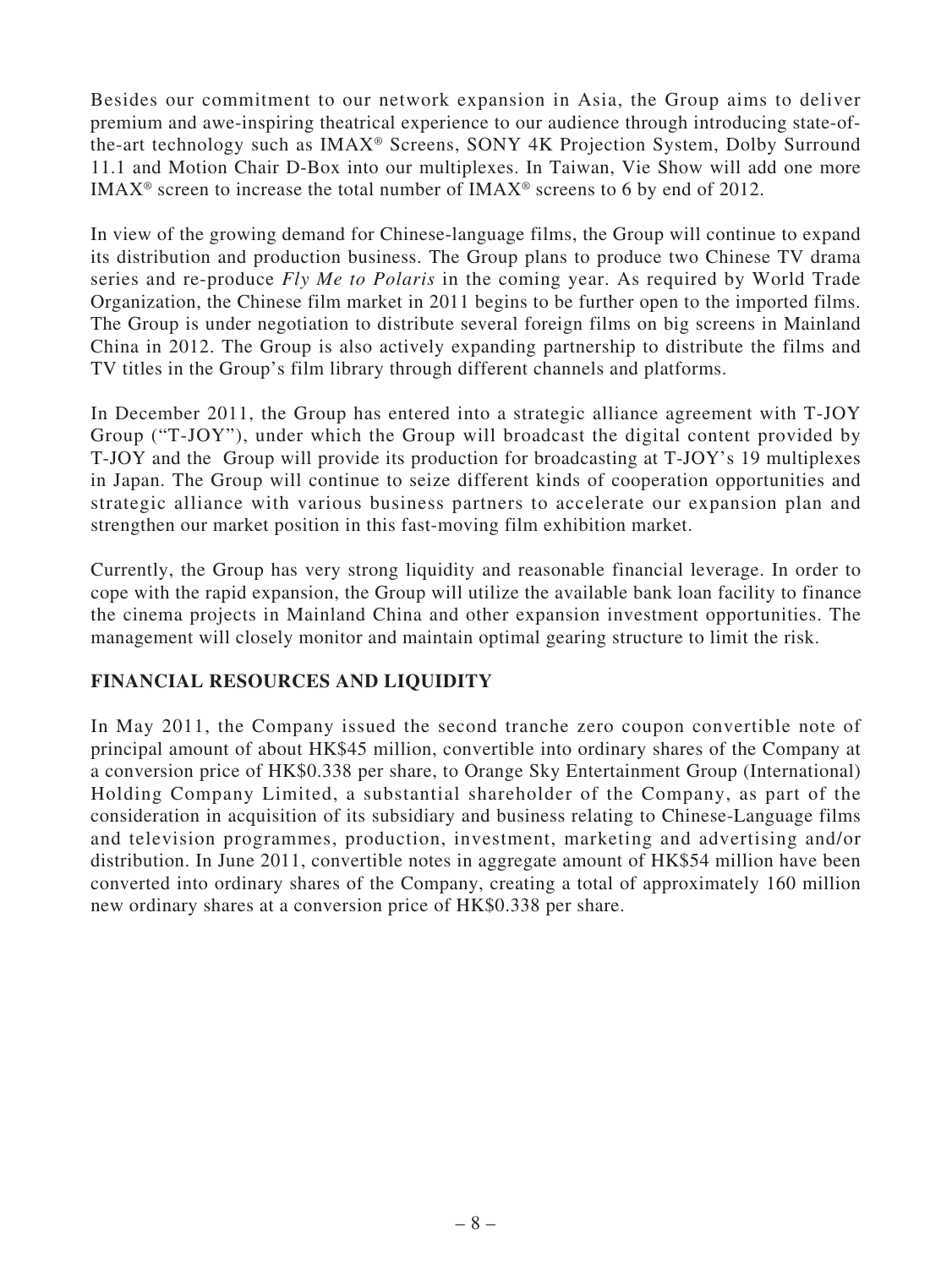As of 31 December 2011, the Group maintained a rich liquid fund with cash balance of HK\$706 million (2010: HK\$458 million) and had net current assets of HK\$382 million (2010: HK\$280 million). The Group's outstanding bank loans totaled HK\$504 million (2010: HK\$104 million). The significant increase in bank loans is to finance the cinema projects in Mainland China. In 2011, the Group spent about HK\$613 million for fixed assets investment of which, approximately HK\$496 million was for the capital expenditure of the cinema projects in Mainland China.

As of 31 December 2011, the Group's gearing ratio, calculated on the basis of external borrowings over total assets, was about 20% (2010: 6%). Management will continue to monitor the gearing structure and make adjustments if necessary in light of changes in the Group's development plan and economic conditions.

The Group's assets and liabilities are principally denominated in Hong Kong dollar and Renminbi except for certain assets and liabilities associated with the investments in Singapore and Taiwan. The overseas joint ventures of the Group are operating in their local currencies and subjected to minimal exchange risk on their own. While for Hong Kong and Mainland China operations, due to the volatility of the currency market, management decided to maintain higher level of deposits in Renminbi, thus lowering the exposure to exchange risk. The directors will continue to assess the exchange risk exposure, and will consider possible hedging measures in order to minimize the risk at reasonable cost. The Group did not have any significant contingent liabilities as of 31 December 2011.

## **EMPLOYEES AND REMUNERATION POLICIES**

As at 31 December 2011, the Group had 1,565 (2010: 1,045) permanent employees. The Group remunerates its employees largely by reference to industry practice. In addition to salaries, commissions and discretionary bonuses, share options are granted to certain employees based on individual merit. The Group also operates a defined contribution retirement benefits scheme under the Mandatory Provident Fund Schemes Ordinance and as at 31 December 2011, there was no forfeited contribution arising from employees leaving the retirement benefit scheme.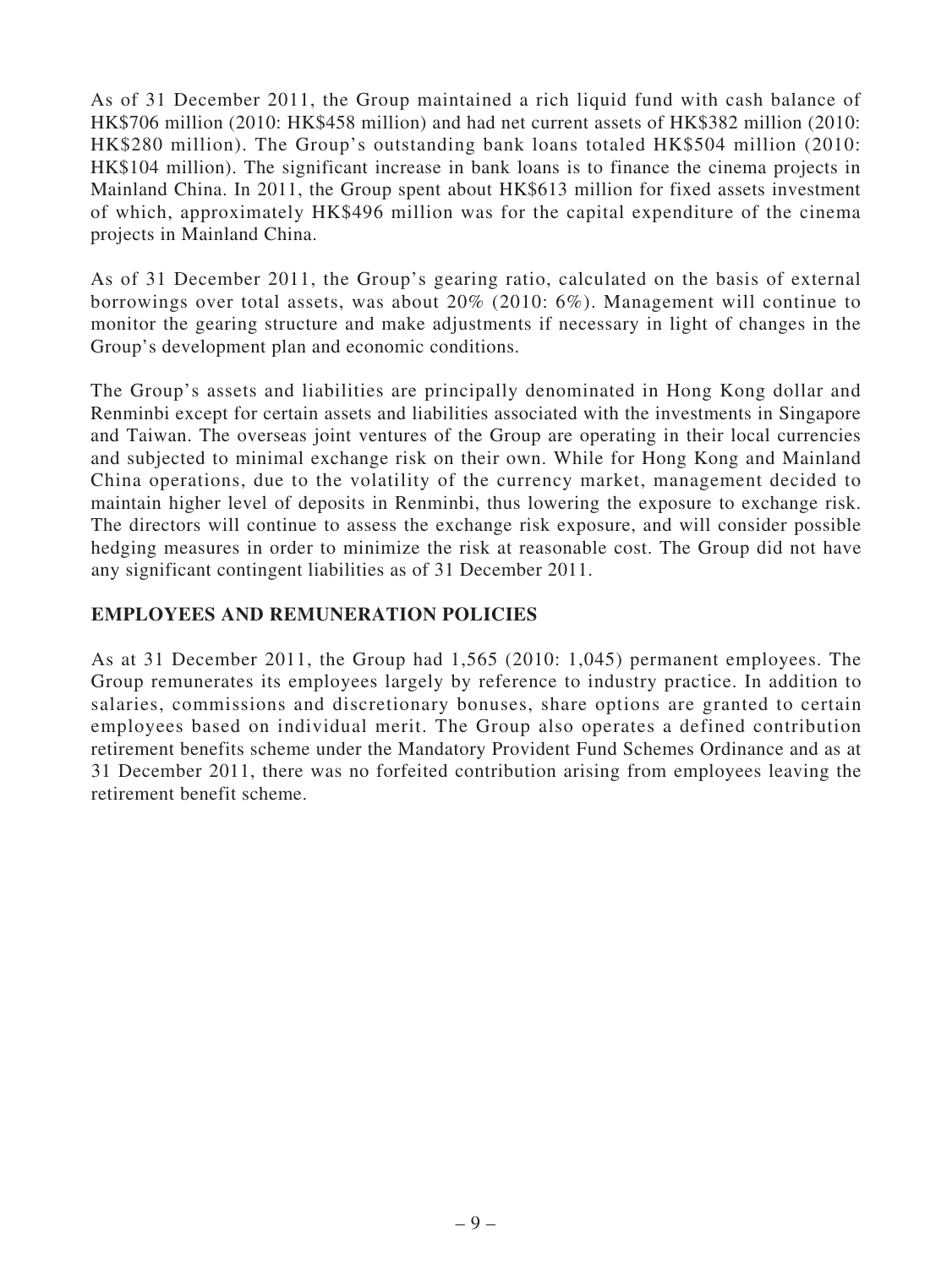## **RESULTS**

The Board of directors (the "Board") of Orange Sky Golden Harvest Entertainment (Holdings) Limited (the "Company") is pleased to announce the consolidated results of the Company and its subsidiaries (the "Group") for the year ended 31 December 2011 together with the comparative figures. These results have been reviewed by the audit committee of the Company (the "Audit Committee") and the figures have been compared by the Company's auditors, KPMG, Certified Public Accountants, to the amounts set out in the Group's consolidated financial statements for the year and the amounts were found to be in agreement.

### **CONSOLIDATED INCOME STATEMENT**

*For the year ended 31 December 2011*

|                                                                                                                                        | <b>Note</b>    | 2011<br><b>HK\$'000</b>                                  | 2010<br>HK\$'000                                          |
|----------------------------------------------------------------------------------------------------------------------------------------|----------------|----------------------------------------------------------|-----------------------------------------------------------|
| <b>Turnover</b>                                                                                                                        | $\overline{2}$ | 1,369,562                                                | 1,077,533                                                 |
| Cost of sales                                                                                                                          |                | (576, 287)                                               | (449, 345)                                                |
| <b>Gross profit</b>                                                                                                                    |                | 793,275                                                  | 628,188                                                   |
| Other revenue<br>Other net income<br>Selling and distribution costs<br>General and administrative expenses<br>Other operating expenses | 3(c)           | 26,137<br>58,936<br>(612,002)<br>(103, 162)<br>(26, 624) | 15,538<br>48,776<br>(474, 383)<br>(101, 838)<br>(16, 386) |
| <b>Profit from operations</b>                                                                                                          |                | 136,560                                                  | 99,895                                                    |
| Finance costs                                                                                                                          | 3(a)           | (19, 126)                                                | (4,997)                                                   |
| <b>Profit before taxation</b>                                                                                                          | $\mathfrak{Z}$ | 117,434                                                  | 94,898                                                    |
| Income tax                                                                                                                             | $\overline{4}$ | (22, 563)                                                | (22,511)                                                  |
| Profit for the year                                                                                                                    |                | 94,871                                                   | 72,387                                                    |
| <b>Attributable to:</b>                                                                                                                |                |                                                          |                                                           |
| Equity holders of the Company<br>Non-controlling interests                                                                             |                | 95,943<br>(1,072)                                        | 70,823<br>1,564                                           |
| Profit for the year                                                                                                                    |                | 94,871                                                   | 72,387                                                    |
| <b>Earnings per share</b>                                                                                                              | 5              |                                                          |                                                           |
| <b>Basic</b>                                                                                                                           |                | <b>3.64 cents</b>                                        | 2.84 cents                                                |
| Diluted                                                                                                                                |                | 3.63 cents                                               | 2.78 cents                                                |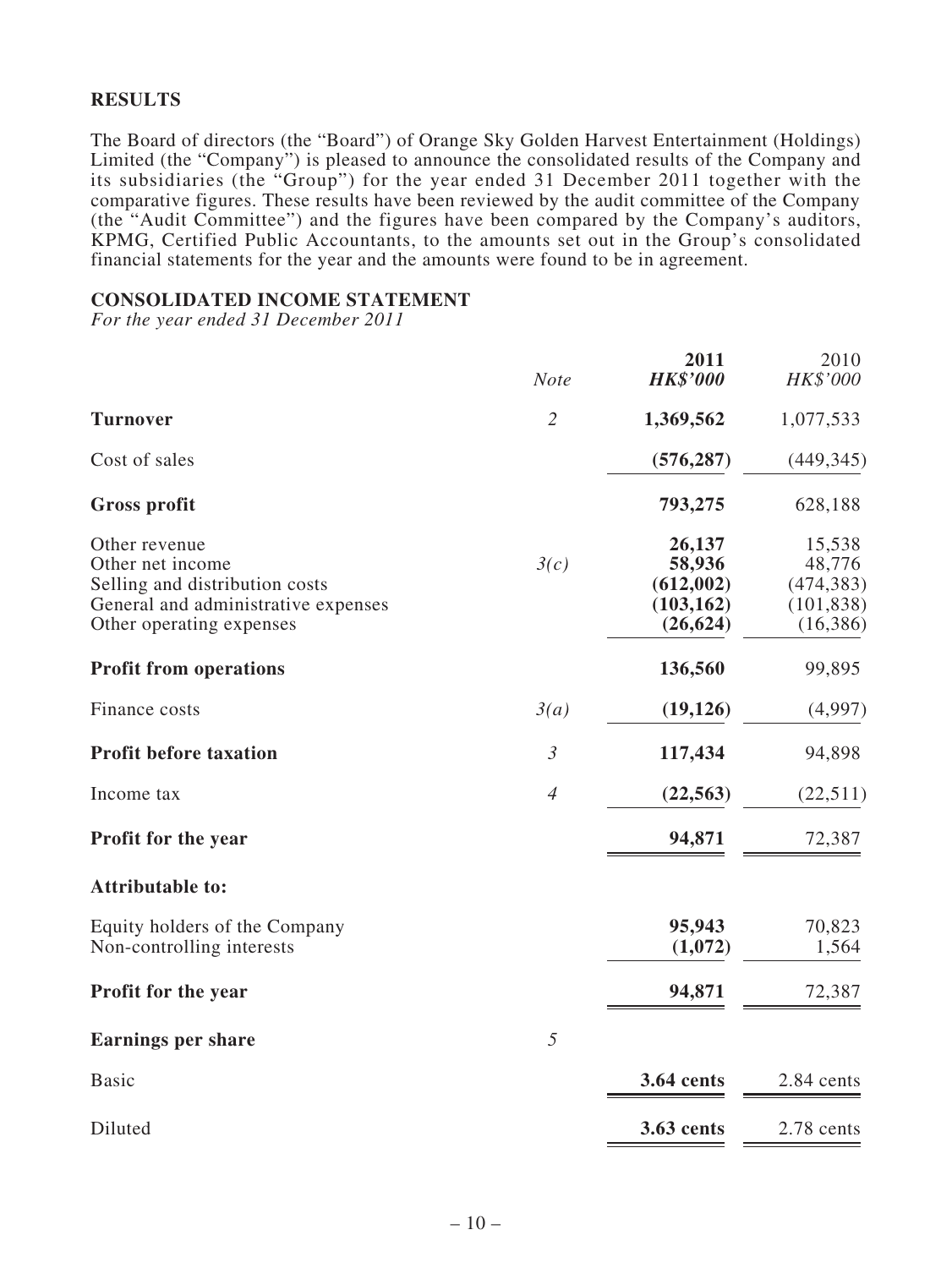# **CONSOLIDATED STATEMENT OF COMPREHENSIVE INCOME**

*For the year ended 31 December 2011*

|                                                                          | <b>Note</b> | 2011<br><b>HK\$'000</b> | 2010<br>HK\$'000 |
|--------------------------------------------------------------------------|-------------|-------------------------|------------------|
| Profit for the year                                                      |             | 94,871                  | 72,387           |
| Other comprehensive income for the year:                                 |             |                         |                  |
| Exchange differences on translation of financial<br>statements of:       |             |                         |                  |
| Overseas subsidiaries                                                    |             | 14,703                  | 6,715            |
| Overseas jointly controlled entities                                     |             | (7, 544)                | 22,913           |
|                                                                          |             | 7,159                   | 29,628           |
| Realisation of exchange reserve on disposal of<br>an overseas subsidiary |             |                         | (1,062)          |
| Available-for-sale equity securities:                                    |             |                         |                  |
| Deficit on revaluation                                                   |             | (20, 526)               | (13, 727)        |
| Impairment loss recognised                                               |             | 20,526                  | 13,727           |
| Net movement in the fair value reserve                                   |             |                         |                  |
| Total comprehensive income for the year                                  |             | 102,030                 | 100,953          |
| Total comprehensive income attributable to:                              |             |                         |                  |
| Equity holders of the Company                                            |             | 102,857                 | 98,894           |
| Non-controlling interests                                                |             | (827)                   | 2,059            |
| Total comprehensive income for the year                                  |             | 102,030                 | 100,953          |

*Note:* There is no tax effect relating to the above components of the comprehensive income.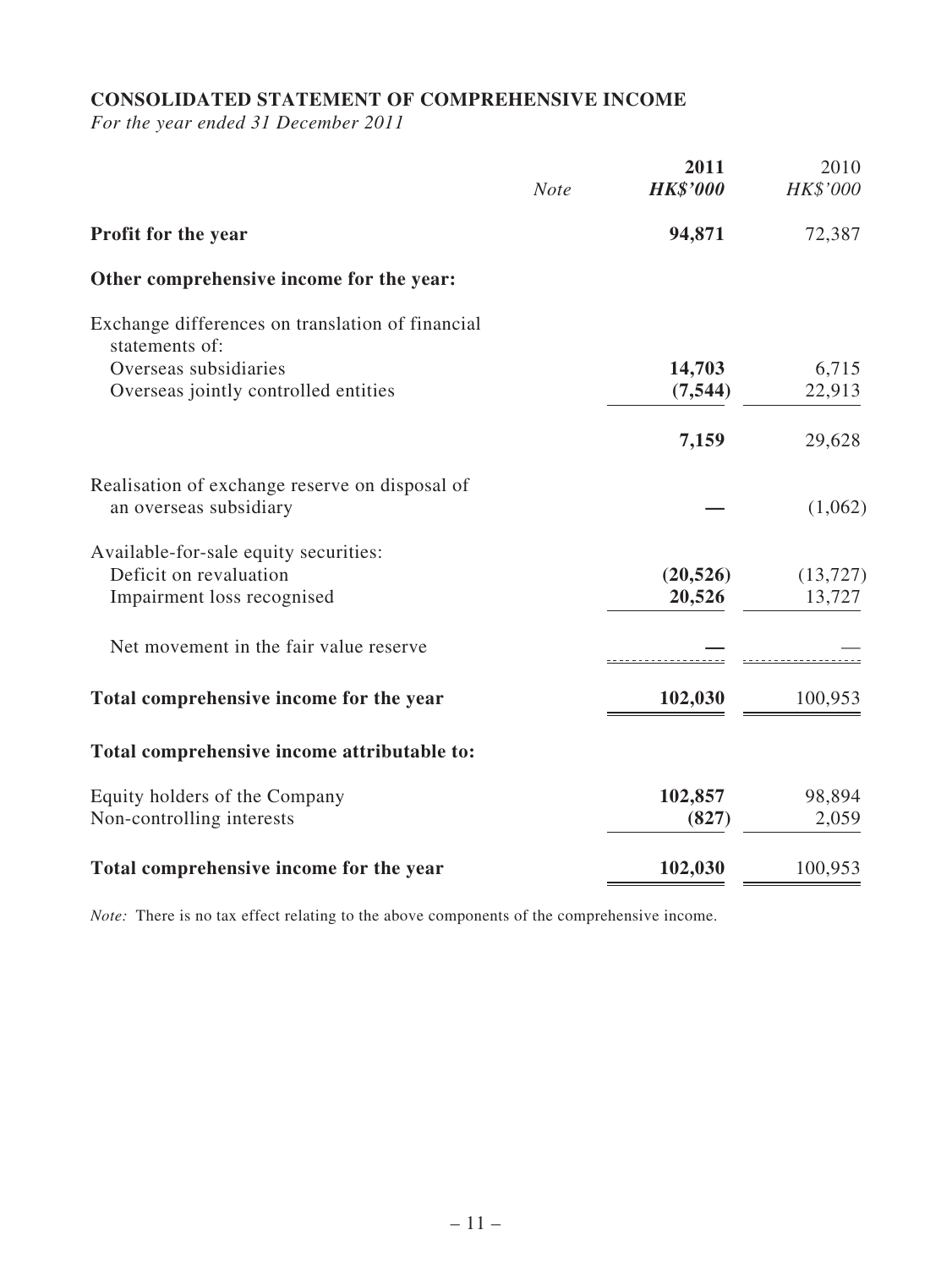# **CONSOLIDATED STATEMENT OF FINANCIAL POSITION**

*At 31 December 2011*

|                                              | <b>Note</b> | 2011<br><b>HK\$'000</b> | 2010<br>HK\$'000 |
|----------------------------------------------|-------------|-------------------------|------------------|
| <b>Non-current assets</b>                    |             |                         |                  |
| Fixed assets                                 |             | 1,206,446               | 681,465          |
| Available-for-sale equity securities         |             | 149                     | 246,083          |
| Prepaid rental                               |             | 28,472                  | 30,435           |
| Club memberships                             |             | 2,490                   | 2,490            |
| Rental and other deposits                    |             | 106,631                 | 63,809           |
| Trademark                                    |             | 79,785                  | 79,785           |
| Goodwill                                     |             | 73,658                  | 73,658           |
| Deferred tax assets                          |             | 7,335                   | 3,095            |
| Pledged bank deposits                        |             | 48,010                  | 29,476           |
|                                              |             | 1,552,976               | 1,210,296        |
| <b>Current assets</b>                        |             |                         |                  |
| Inventories                                  |             | 6,137                   | 3,480            |
| Available-for-sale equity security           |             | 20,000                  |                  |
| Film rights                                  |             | 68,640                  | 85,870           |
| Trade receivables                            | 6           | 84,226                  | 32,996           |
| Other receivables, deposits and prepayments  |             | 133,043                 | 86,016           |
| Amounts due from jointly controlled entities |             | 200                     | 1,273            |
| Deposits and cash                            |             | 705,664                 | 457,677          |
| Derivative financial asset                   |             |                         | 246              |
|                                              |             | 1,017,910               | 667,558          |
| <b>Current liabilities</b>                   |             |                         |                  |
| <b>Bank</b> loans                            |             | 127,252                 | 21,363           |
| Trade payables                               | 7           | 120,205                 | 86,264           |
| Other payables and accrued charges           |             | 205,920                 | 148,627          |
| Deferred revenue                             |             | 153,199                 | 96,911           |
| Taxation payable                             |             | 29,778                  | 34,884           |
|                                              |             | 636,354                 | 388,049          |
| <b>Net current assets</b>                    |             | 381,556                 | 279,509          |
| <b>Total assets less current liabilities</b> |             | 1,934,532               | 1,489,805        |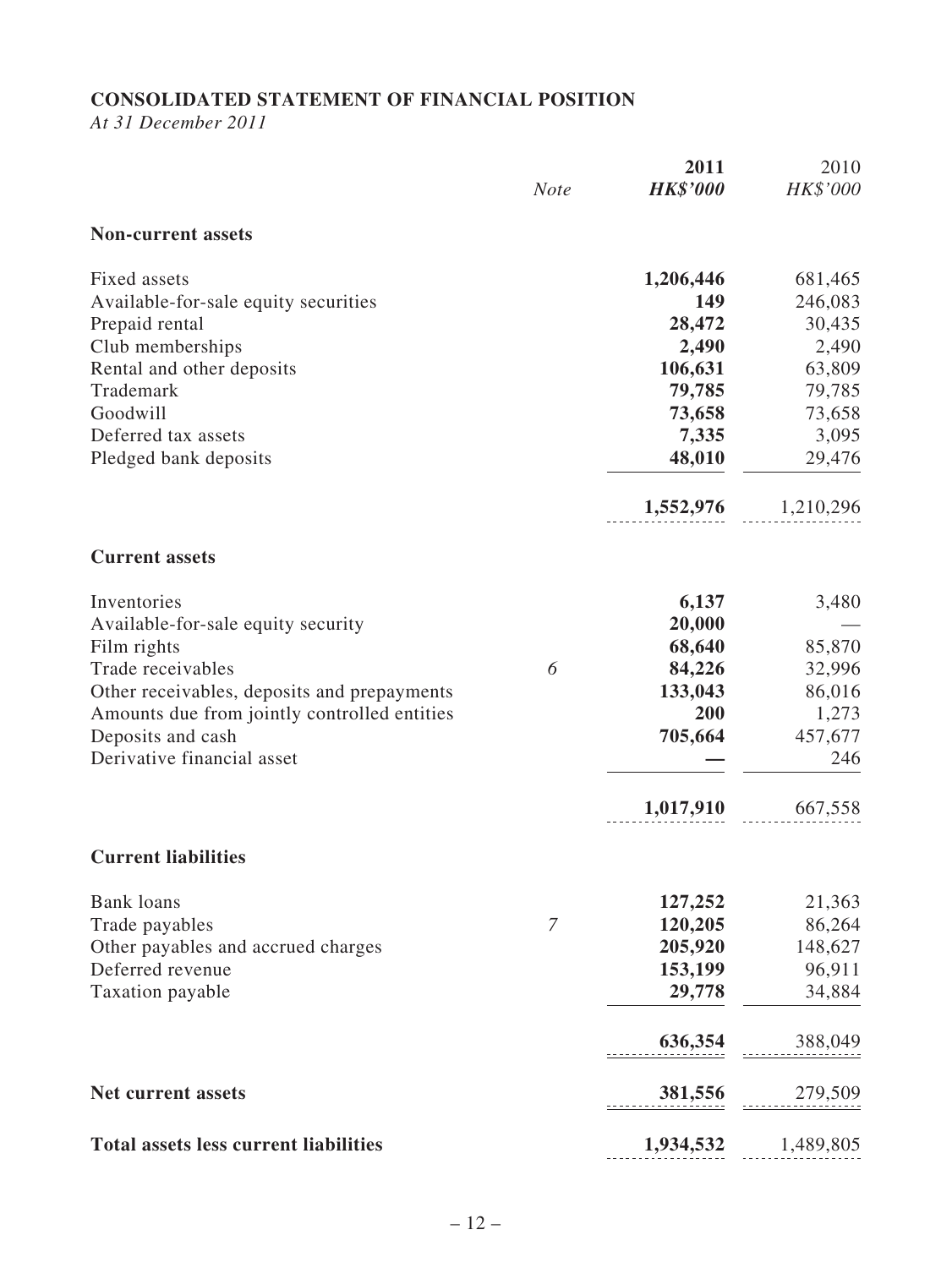|                                                | <b>Note</b> | 2011<br><b>HK\$'000</b> | 2010<br>HK\$'000 |
|------------------------------------------------|-------------|-------------------------|------------------|
| <b>Non-current liabilities</b>                 |             |                         |                  |
| <b>Bank</b> loans                              |             | 376,345                 | 82,400           |
| Convertible notes                              |             |                         | 6,662            |
| Deposits received                              |             | 9,891                   | 5,318            |
| Deferred tax liabilities                       |             | 24,713                  | 19,623           |
|                                                |             | 410,949                 | 114,003          |
| <b>NET ASSETS</b>                              |             | 1,523,583               | 1,375,802        |
| <b>CAPITAL AND RESERVES</b>                    |             |                         |                  |
| Share capital                                  |             | 268,419                 | 254,374          |
| Reserves                                       |             | 1,245,425               | 1,109,874        |
| Total equity attributable to equity holders of |             |                         |                  |
| the Company                                    |             | 1,513,844               | 1,364,248        |
| <b>Non-controlling interests</b>               |             | 9,739                   | 11,554           |
| <b>TOTAL EQUITY</b>                            |             | 1,523,583               | 1,375,802        |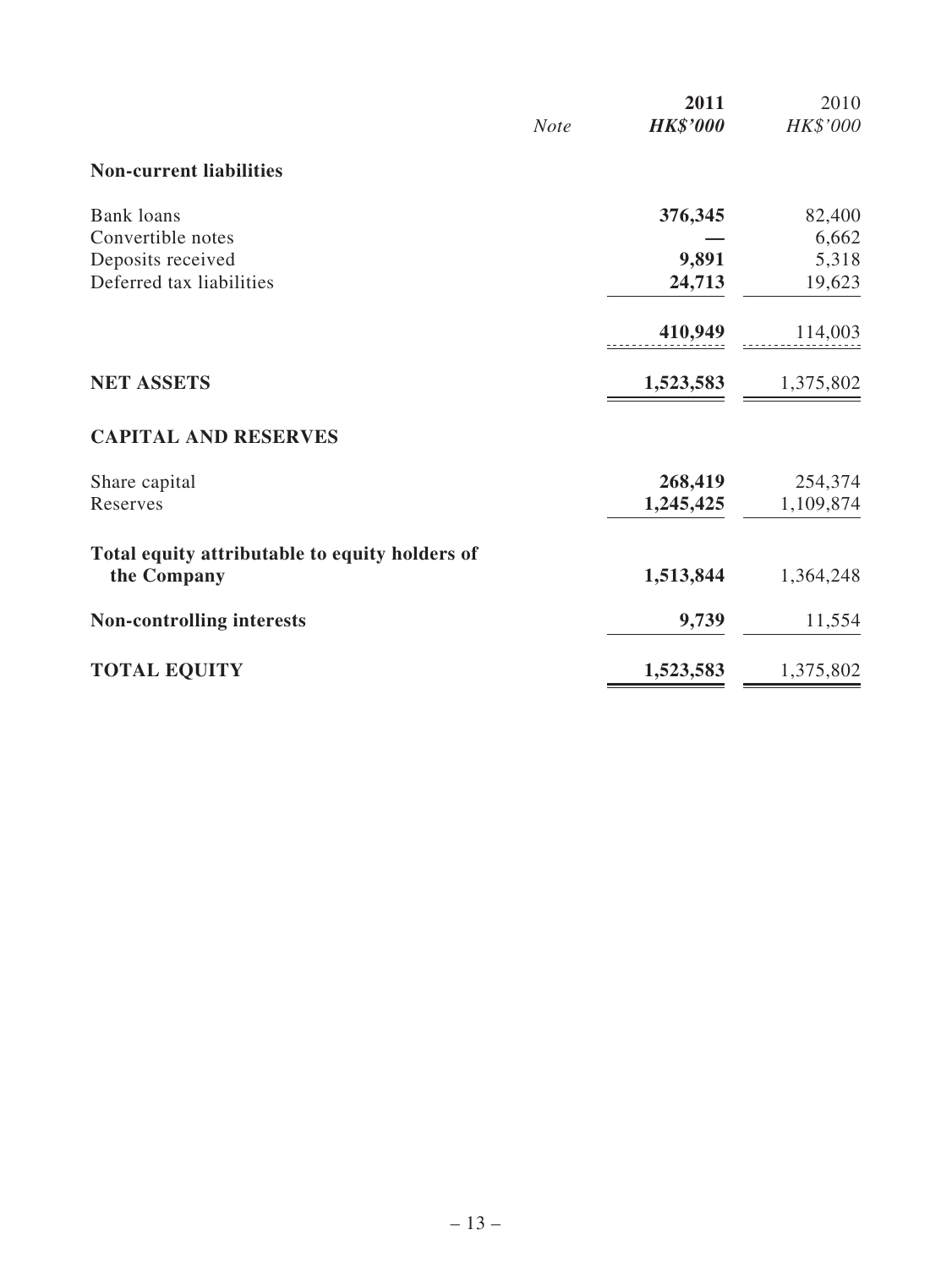## **NOTES TO THE FINANCIAL STATEMENTS**

#### **1 STATEMENT OF COMPLIANCE**

**(i)** These financial statements have been prepared in accordance with all applicable Hong Kong Financial Reporting Standards ("HKFRSs"), which collective term includes all applicable individual HKFRSs, Hong Kong Accounting Standards ("HKASs") and Interpretations issued by the Hong Kong Institute of Certified Public Accountants ("HKICPA"), accounting principles generally accepted in Hong Kong and the disclosure requirements of the Hong Kong Companies Ordinance. These financial statements also comply with the applicable disclosure provisions of the Rules Governing the Listing of Securities on The Stock Exchange of Hong Kong Limited (the "Listing Rules").

#### **(ii) Changes in accounting policies**

The HKICPA has issued a number of amendments to HKFRSs and one new Interpretation that are first effective for the current accounting period of the Group and the Company. Of these, the following developments are relevant to the Group's financial statements:

- — HKAS 24 (revised 2009), *Related party disclosures*
- Improvements to HKFRSs (2010)
- — HK(IFRIC) 19, *Extinguishing financial liabilities with equity instruments*
- — Amendments to HK(IFRIC) 14, *HKAS 19 The limit on a defined benefit asset, minimum funding requirements and their interaction — Prepayments of a minimum funding requirement*

The amendments to HK (IFRIC) 14 have had no material impact on the Group's financial statements as they were consistent with policies already adopted by the Group. HK (IFRIC) 19 has not yet had a material impact on the Group's financial statements as these changes will first be effective as and when the Group enters a relevant transaction.

The impacts of other developments are discussed below:

- HKAS 24 (revised 2009) revises the definition of a related party. As a result, the Group has reassessed the identification of related parties and concluded that the revised definition does not have any material impact on the Group's related party disclosures in the current and previous periods. HKAS 24 (revised 2009) also introduces modified disclosure requirements for government-related entities. This does not impact the Group because the Group is not a government-related entity.
- — Improvements to HKFRSs (2010) omnibus standard introduces a number of amendments to the disclosure requirements in HKFRS 7, *Financial instruments: Disclosures.* The disclosures about the Group's financial instruments have been conformed to the amended disclosure requirements. These amendments do not have any material impact on the classification, recognition and measurements of the amounts recognised in the financial statements in the current and previous periods.

The Group has assessed the impact of the adoption of the new/revised HKFRSs and the amendments and considered that there was no significant impact to the Group's results and financial position.

The Group has not applied any new standard or interpretation that is not yet effective for the current accounting period.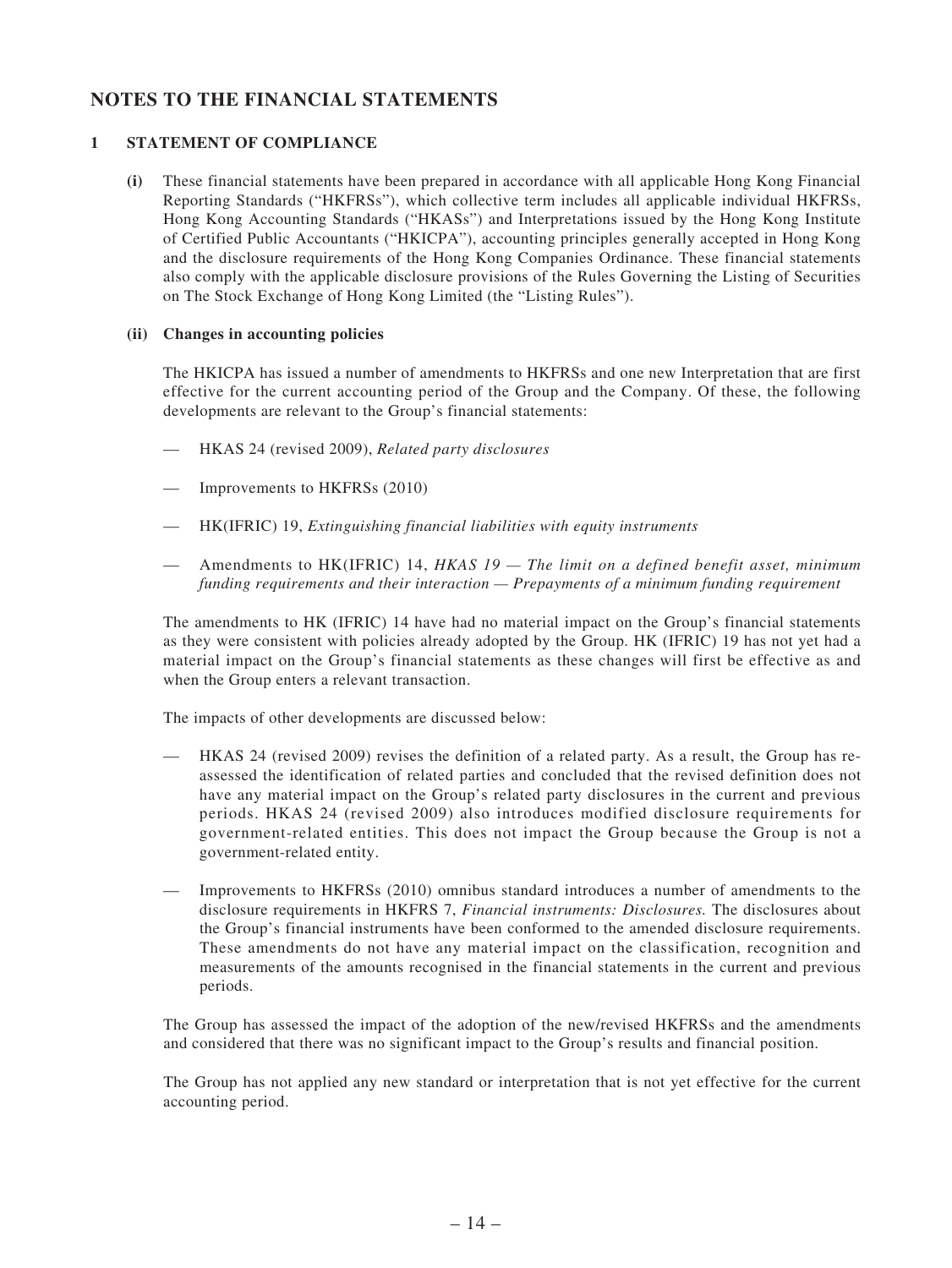#### **2 SEGMENT REPORTING**

The Group manages its businesses by geography. In a manner consistent with the way in which information is reported internally to the Group's most senior executive management for the purposes of resources allocation and performance assessment, the Group has presented the following reportable segments. No operating segments have been aggregated to form the reportable segments, which are as follows:

- Hong Kong
- Mainland China
- **Taiwan**
- Singapore

The results of the Group's revenue from external customers for entities located in Hong Kong, Mainland China, Taiwan and Singapore are set out in the table below.

Each of the above reportable segments primarily derive their revenue from film exhibition, film and video distribution, film and television programme production, provision of advertising and consultancy services. For the purposes of assessing segment performance and allocating resources between segments, the Group's senior executive management monitors the revenue and results attributable to each reportable segment on the following bases:

#### **Segment revenue and results**

Revenue is allocated to the reporting segment based on the local entities' location of external customers. Expenses are allocated to the reportable segments with reference to sales generated by those segments and the expenses incurred by those geographical locations or which otherwise arise from the depreciation and amortisation of assets attributable to those segments.

The measure used for reporting segment profit is operating profit after tax.

In addition to receiving segment information concerning operating profit after tax, management is provided with segment information concerning revenue.

Management evaluates performance primarily based on operating profit including the proportionate consolidated results of jointly controlled entities of each segment. Intra-segment pricing is generally determined at arm's length basis.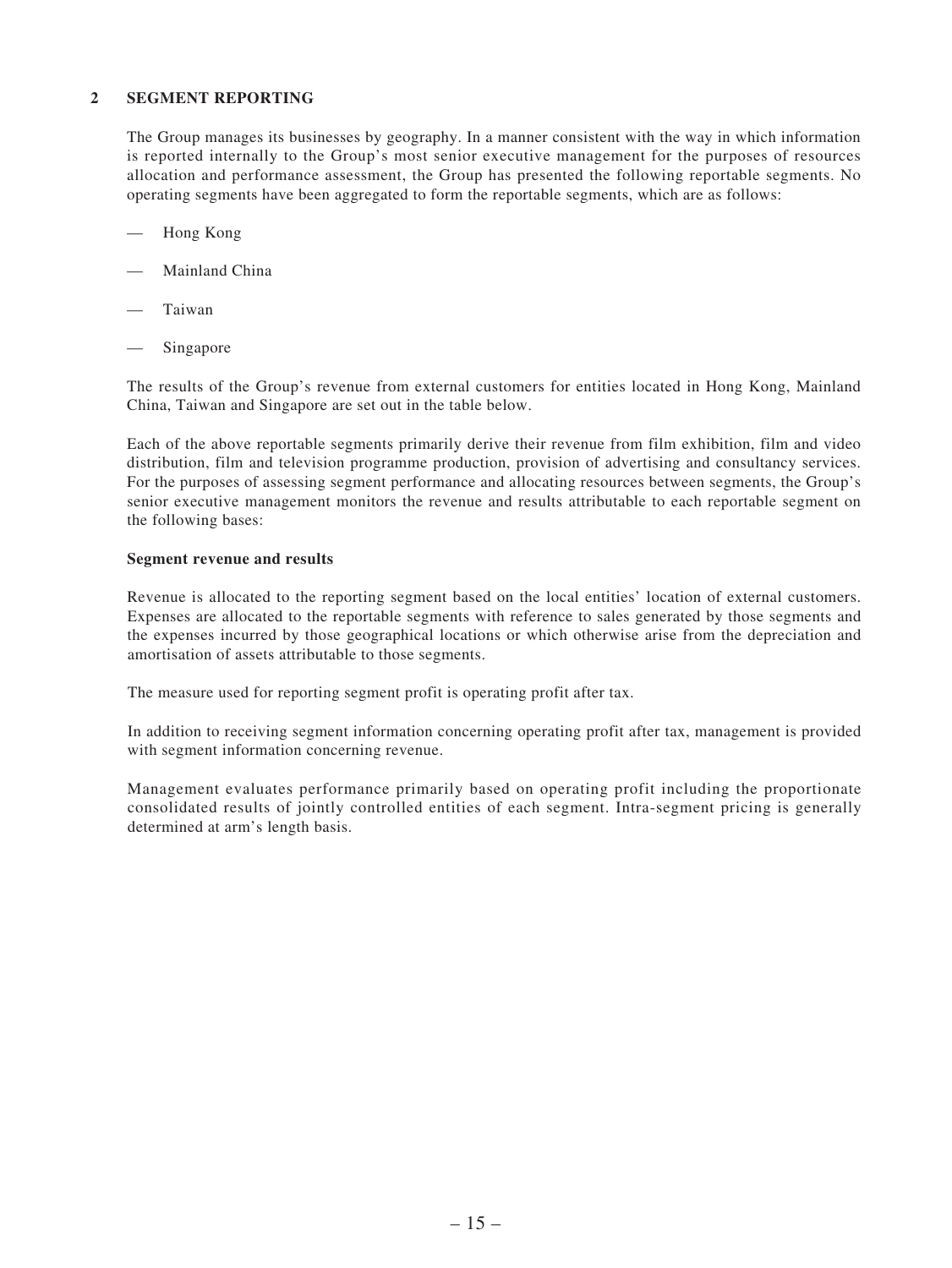Segment information regarding the Group's revenue and results by geographical market is presented below:

|                                                               | <b>Hong Kong</b>   |              | <b>Mainland China</b> |                     |                 | Taiwan<br>Singapore |                   | Consolidated         |                 |             |
|---------------------------------------------------------------|--------------------|--------------|-----------------------|---------------------|-----------------|---------------------|-------------------|----------------------|-----------------|-------------|
|                                                               | 2011               | 2010         | 2011                  | 2010                | 2011            | 2010                | 2011              | 2010                 | 2011            | 2010        |
|                                                               | <b>HK\$'000</b>    | HK\$'000     | <b>HK\$'000</b>       | HK\$'000            | <b>HK\$'000</b> | HK\$'000            | <b>HK\$'000</b>   | HK\$'000             | <b>HK\$'000</b> | HK\$'000    |
| Segment revenue                                               |                    |              |                       |                     |                 |                     |                   |                      |                 |             |
| Revenue from external<br>customers                            |                    |              |                       |                     |                 |                     |                   |                      |                 |             |
| Exhibition                                                    | 201,300            | 216,428      | 328,309               | 187,283             | 369,114         | 288,901             | 349,765           | 298,249              | 1,248,488       | 990,861     |
| Distribution and production                                   | 57,681             | 56,378       | 87,307                | 54,200              | 4,057           | 8,731               | 12,848            | 8,608                | 161,893         | 127,917     |
| Corporate                                                     | 2,127              | 2,236        |                       |                     |                 |                     |                   |                      | 2,127           | 2,236       |
|                                                               |                    |              |                       |                     |                 |                     |                   |                      |                 |             |
| Reportable segment revenue                                    | 261,108<br>------- | 275,042<br>. | 415,616               | 241,483<br>----     | 373,171         | 297,632             | 362,613<br>------ | 306,857<br>$- - - -$ | 1,412,508<br>.  | 1,121,014   |
| Reportable segment<br>profit/(loss)                           | 14,000<br>-----    | (5,067)      | 27,832                | 34,586<br>$- - - -$ | 36,601          | 25,076<br>----      | 50,247<br>.       | 36,603<br>----       | 128,680<br>.    | 91,198<br>. |
| <b>Reconciliation — Revenue</b><br>Reportable segment revenue |                    |              |                       |                     |                 |                     |                   |                      | 1,412,508       | 1,121,014   |
| Elimination of intra-segmental revenue                        |                    |              |                       |                     |                 |                     |                   |                      | (13,990)        | (21, 151)   |
| Others                                                        |                    |              |                       |                     |                 |                     |                   |                      | (28,956)        | (22, 330)   |
|                                                               |                    |              |                       |                     |                 |                     |                   |                      |                 |             |
|                                                               |                    |              |                       |                     |                 |                     |                   |                      | 1,369,562       | 1,077,533   |
| Reconciliation - profit before taxation                       |                    |              |                       |                     |                 |                     |                   |                      |                 |             |
| Reportable profit from external customers                     |                    |              |                       |                     |                 |                     |                   |                      | 128,680         | 91,198      |
| Unallocated operating expenses, net                           |                    |              |                       |                     |                 |                     |                   |                      | (32, 737)       | (20, 375)   |
| Non-controlling interests                                     |                    |              |                       |                     |                 |                     |                   |                      | (1,072)         | 1,564       |
| Income tax                                                    |                    |              |                       |                     |                 |                     |                   |                      | 22,563          | 22,511      |
| Profit before taxation                                        |                    |              |                       |                     |                 |                     |                   |                      | 117,434         | 94,898      |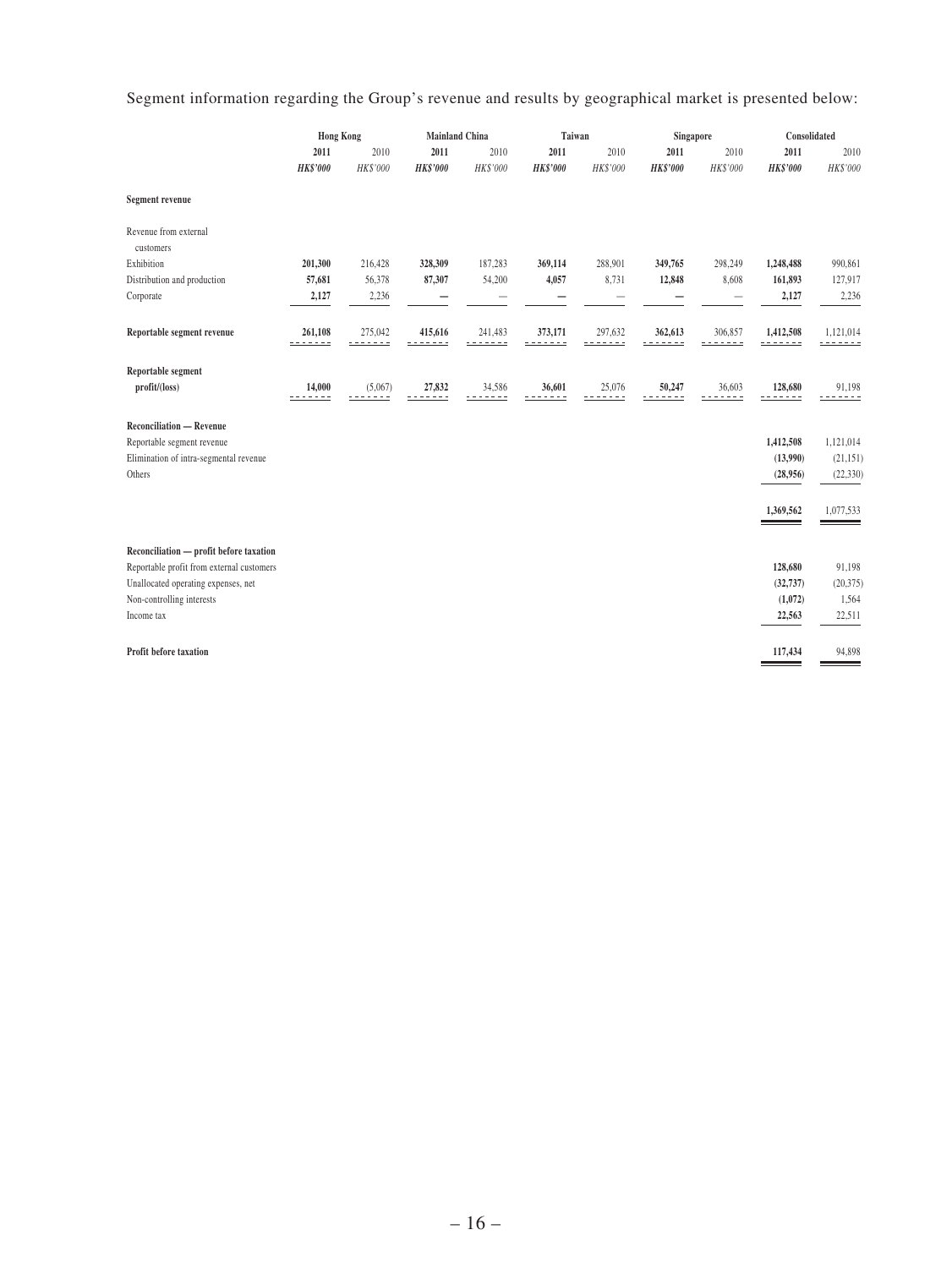#### **3 PROFIT BEFORE TAXATION**

Profit before taxation is arrived at after charging/(crediting):

|            |                                                                       | 2011<br><b>HK\$'000</b> | 2010<br>HK\$'000 |
|------------|-----------------------------------------------------------------------|-------------------------|------------------|
| <b>(a)</b> | <b>Finance costs</b>                                                  |                         |                  |
|            | Interest on bank loans wholly repayable                               |                         |                  |
|            | - within five years                                                   | 9,567                   | 3,494            |
|            | - after five years                                                    | 7,577                   | 991              |
|            |                                                                       | 17,144                  | 4,485            |
|            | Interest on convertible notes                                         | 155                     | 512              |
|            | Other ancillary borrowing costs                                       | 1,827                   |                  |
|            |                                                                       | 19,126                  | 4,997            |
| (b)        | Other items                                                           |                         |                  |
|            | Cost of inventories                                                   | 40,606                  | 30,637           |
|            | Cost of services provided                                             | 474,014                 | 385,655          |
|            | Depreciation of fixed assets                                          | 96,798                  | 68,188           |
|            | Amortisation of film rights                                           | 61,667                  | 33,053           |
|            | Auditors' remuneration                                                | 4,369                   | 2,800            |
|            | Operating lease charges in respect of land and buildings              |                         |                  |
|            | - minimum lease payments                                              | 176,902                 | 157,772          |
|            | - contingent rentals                                                  | 38,329                  | 28,186           |
|            | Impairment losses                                                     |                         |                  |
|            | — available-for-sale equity securities                                | 20,526                  | 13,727           |
|            | $-$ film rights                                                       |                         | 4,056            |
|            | Fair value loss/(gain) on financial derivative instrument             | 246                     | (8, 496)         |
|            | Loss on disposals of property, plant and equipment                    | 3,749                   | 2,789            |
|            | Gain on disposals of subsidiaries                                     |                         | (11, 317)        |
|            | Gain on disposals of available-for-sale equity securities, net (note) | (28, 484)               |                  |
|            | Rental income less direct outgoings                                   | (16, 861)               | (13,528)         |
|            | Dividend income from a listed investment                              | (330)                   |                  |

*Note:* Included in the net gain on disposals of available-for-sale equity securities, the amount mainly represented the gain on disposal of all equity interests in Legend Pictures, LLC of HK\$29,350,000.

#### **(c) Other net income**

During the year ended 31 December 2011, the Group reached agreement with a contractor in respect of compensation on delay in construction progress on opening and punitive damages in nature of cinemas in Mainland China. Apart from reimbursement of expenses of HK\$46,030,000 received by the Group, an amount of RMB12,518,000 (equivalent to approximately HK\$15,021,000) of punitive damages in nature was recorded as other net income for the year ended 31 December 2011.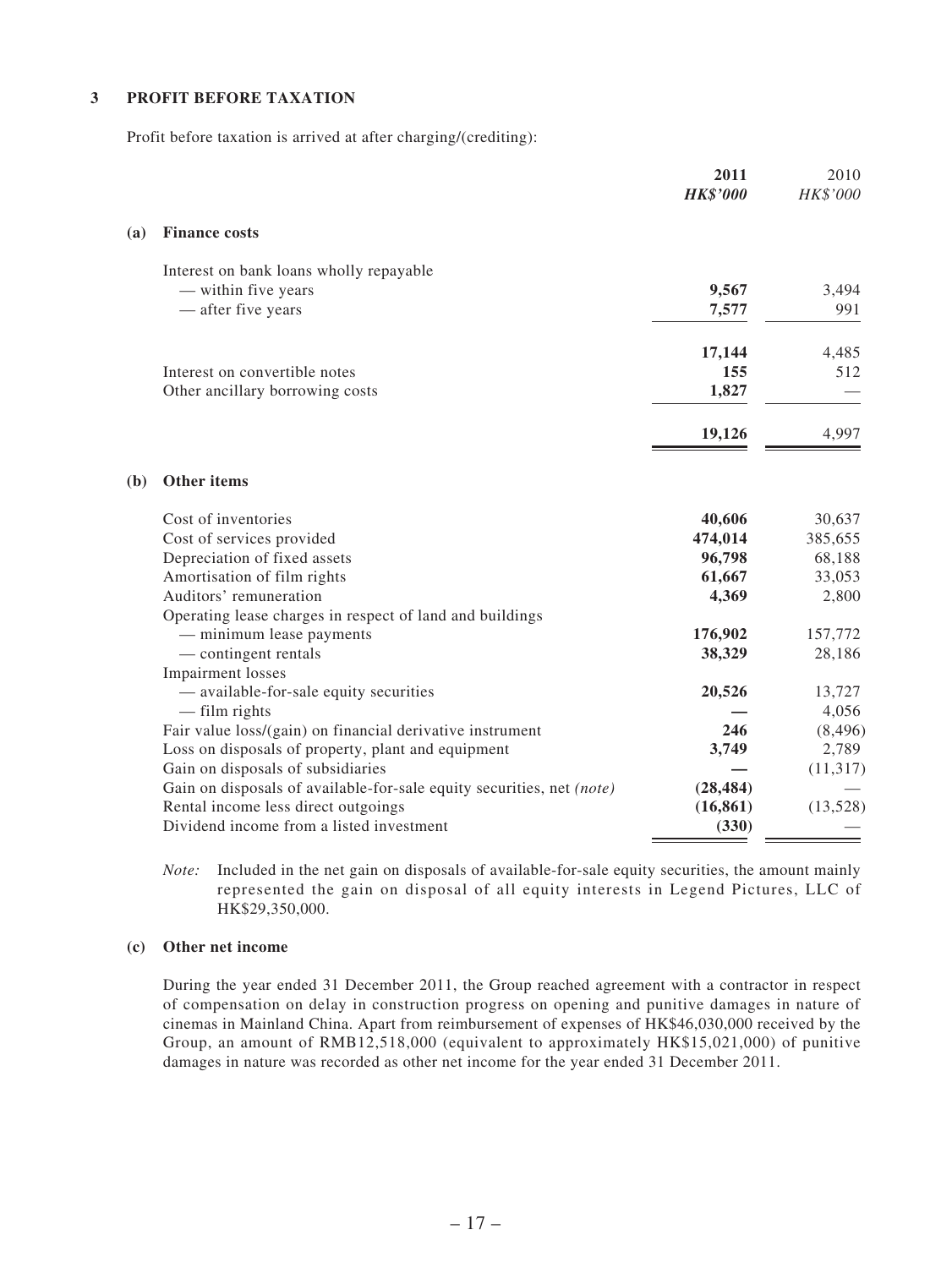#### **4 INCOME TAX IN THE CONSOLIDATED INCOME STATEMENT**

Taxation in the consolidated income statement represents:

| 2011<br><b>HK\$'000</b> | 2010<br>HK\$'000  |
|-------------------------|-------------------|
|                         |                   |
|                         |                   |
| 5,978<br>(251)          | 8,594<br>(932)    |
| 5,727                   | 7,662             |
|                         |                   |
| $\frac{(171)}{2}$       | 1,456             |
| 5,556                   | 9,118             |
|                         |                   |
|                         |                   |
| 16,428<br>(707)         | 16,412<br>(3,584) |
| 15,721                  | 12,828            |
|                         |                   |
| 1,286                   | 565               |
|                         | 13,393            |
| 22,563                  | 22,511            |
|                         | 17,007            |

#### *Notes:*

- (i) The provision for Hong Kong Profits Tax for 2011 is calculated at  $16.5\%$  (2010:  $16.5\%$ ) of the estimated assessable profits for the year.
- (ii) Taxation for overseas subsidiaries and jointly controlled entities is charged at the appropriate current rates of taxation ruling in the relevant jurisdictions.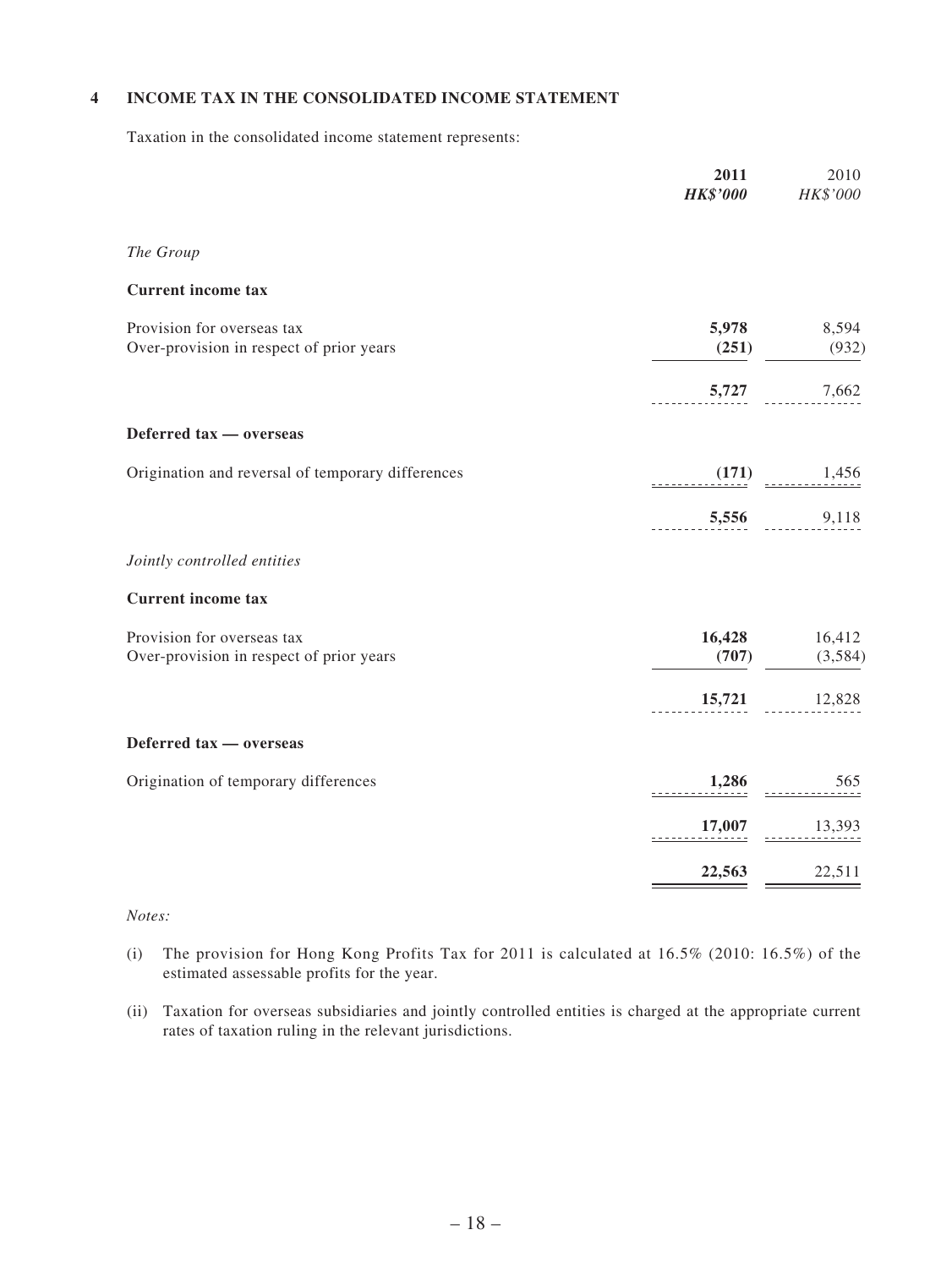#### **5 EARNINGS PER SHARE**

#### **(a) Basic earnings per share**

The calculation of basic earnings per share is based on the profit attributable to equity holders of the Company of HK\$95,943,000 (2010: HK\$70,823,000) and the weighted average number of ordinary shares of 2,634,942,987 (2010: 2,492,008,598) shares, in issue during the year, calculated as follows:

*Weighted average number of ordinary shares (basic and diluted)*

|                                                                     | 2011          | 2010          |
|---------------------------------------------------------------------|---------------|---------------|
| Issued ordinary shares at 1 January                                 | 2,543,739,900 | 2,199,739,900 |
| Effect of convertible notes converted                               | 93,041,484    |               |
| Effect of new shares placed                                         |               | 289,698,630   |
| Effect of share options exercised                                   |               | 2,570,068     |
| Effect of shares repurchased                                        | (1,838,397)   |               |
| Weighted average number of ordinary shares (basic) at 31 December   | 2,634,942,987 | 2,492,008,598 |
| Effect of conversion of convertible notes                           | 14,848,601    | 26,698,224    |
| Effect of deemed issue of shares under the Company's share          |               |               |
| option scheme                                                       | 16,937        | 43,514,212    |
| Weighted average number of ordinary shares (diluted) at 31 December | 2,649,808,525 | 2,562,221,034 |

#### **(b) Diluted earnings per share**

The calculation of diluted earnings per share is based on the profit attributable to equity holders of the Company of HK\$96,098,000 (2010: HK\$71,335,000) and the weighted average number of ordinary shares of 2,649,808,525 (2010: 2,562,221,034) shares, calculated as follows:

*Profit attributable to equity holders of the Company (diluted)*

|                                                                                           | 2011<br><b>HK\$'000</b> | 2010<br><b>HK\$'000</b> |
|-------------------------------------------------------------------------------------------|-------------------------|-------------------------|
| Profit attributable to equity holders                                                     | 95,943                  | 70,823                  |
| After tax effect of effective interest on the liability component of<br>convertible notes | 155                     | 512                     |
| Profit attributable to equity holders (diluted)                                           | 96,098                  | 71,335                  |

The weighted average number of ordinary shares (diluted) at 31 December 2011 and 2010 are set out in note  $5(a)$ .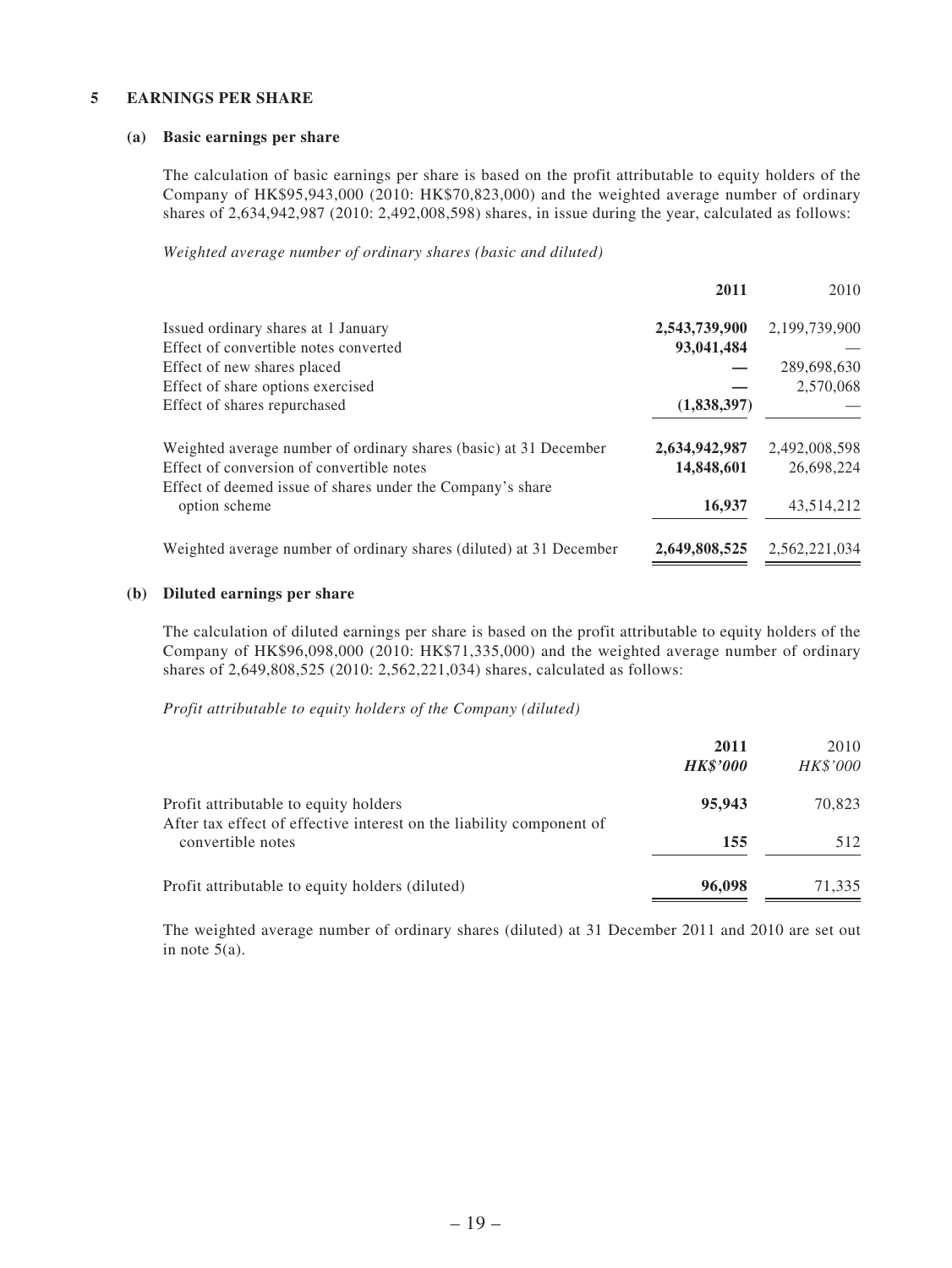#### **6 TRADE RECEIVABLES**

The ageing analysis of trade receivables (net of allowance for doubtful debts) as of the end of the reporting period:

|                      | The Group       |          |
|----------------------|-----------------|----------|
|                      | 2011            | 2010     |
|                      | <b>HK\$'000</b> | HK\$'000 |
| Current to 3 months  | 82,187          | 28,942   |
| Within 4 to 6 months | 1,622           | 3,588    |
| Over 6 months        | 417             | 466      |
|                      | 84,226          | 32,996   |

The Group usually grants credit periods ranging from one to three months. Each customer has a credit limit and overdue balances are regularly reviewed by management.

In view of the aforementioned and the fact that the Group's trade receivables relate to a large number of diversified customers, the concentration of credit risk is not considered significant. Trade receivables are non-interest-bearing. The carrying amounts of the trade receivables approximate their fair values.

#### **7 TRADE PAYABLES**

The ageing analysis of trade payables as of the end of the reporting period:

|                       | <b>The Group</b> |          |
|-----------------------|------------------|----------|
|                       | 2011             | 2010     |
|                       | <b>HK\$'000</b>  | HK\$'000 |
| Current to 3 months   | 107,975          | 69,462   |
| Within 4 to 6 months  | 1,287            | 6,606    |
| Within 7 to 12 months | 1,049            | 279      |
| Over 1 year           | 9,894            | 9,917    |
|                       | 120,205          | 86,264   |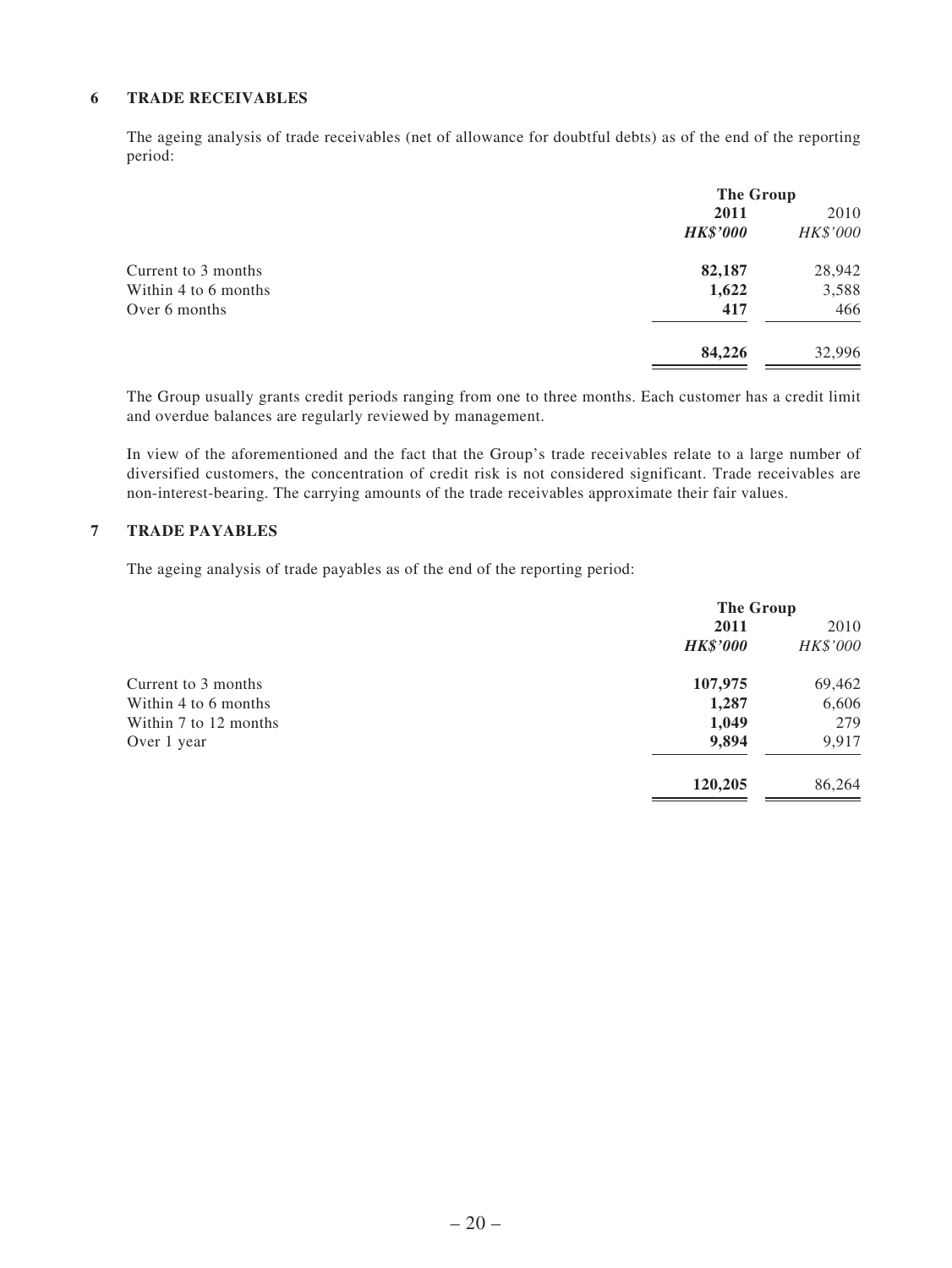## **FINAL DIVIDEND**

The directors of the Company do not recommend the payment of any final dividend for the year ended 31 December 2011 (2010: Nil).

### **PURCHASE, SALE AND REDEMPTION OF LISTED SECURITIES**

As at the date of this announcement, the Company repurchased certain of its shares on The Stock Exchange of Hong Kong Limited. The directors of the Company consider that the share repurchases are beneficial to equity holders of the Company who retain their investments in the Company. Details of the share repurchases are set out below:

| Month/Year     | Number of<br>shares<br>repurchased | <b>Highest</b><br>price per<br>share<br>HK\$ | Lowest<br>price per<br>share<br>HK\$ | <b>Aggregated</b><br>consideration<br><i>(excluding)</i><br>transaction<br>costs)<br>HK\$'000 |
|----------------|------------------------------------|----------------------------------------------|--------------------------------------|-----------------------------------------------------------------------------------------------|
| September 2011 | 2,375,000                          | 0.280                                        | 0.270                                | 662                                                                                           |
| October 2011   | 365,000                            | 0.295                                        | 0.290                                | 107                                                                                           |
| November 2011  |                                    |                                              |                                      |                                                                                               |
| December 2011  | 16,995,000                         | 0.330                                        | 0.285                                | 5,178                                                                                         |
| January 2012   | 2,990,000                          | 0.280                                        | 0.260                                | 821                                                                                           |
|                | 22,725,000                         |                                              |                                      |                                                                                               |

### **COMPLIANCE WITH MODEL CODE**

The Company has adopted its own code on terms no less exacting than those set out in the Model Code for Securities Transactions by Directors of Listed Issuers in Appendix 10 of the Listing Rules (the "Model Code"). The Company has made specific enquiries with all the directors and all of them have confirmed that they had complied with the requirements set out in the Model Code and the Company's code for the year ended 31 December 2011.

### **COMPLIANCE WITH CODE ON CORPORATE GOVERNANCE PRACTICES**

The Board recognises the importance of good corporate governance to maintain the Group's competitiveness and lead to its healthy growth. The Company has taken steps not only to comply with code provisions as set out in The Code on Corporate Governance Practices (the "CG Code") as set out in Appendix 14 of the Listing Rules but also to aim at enhancing corporate governance practices of the Group as a whole.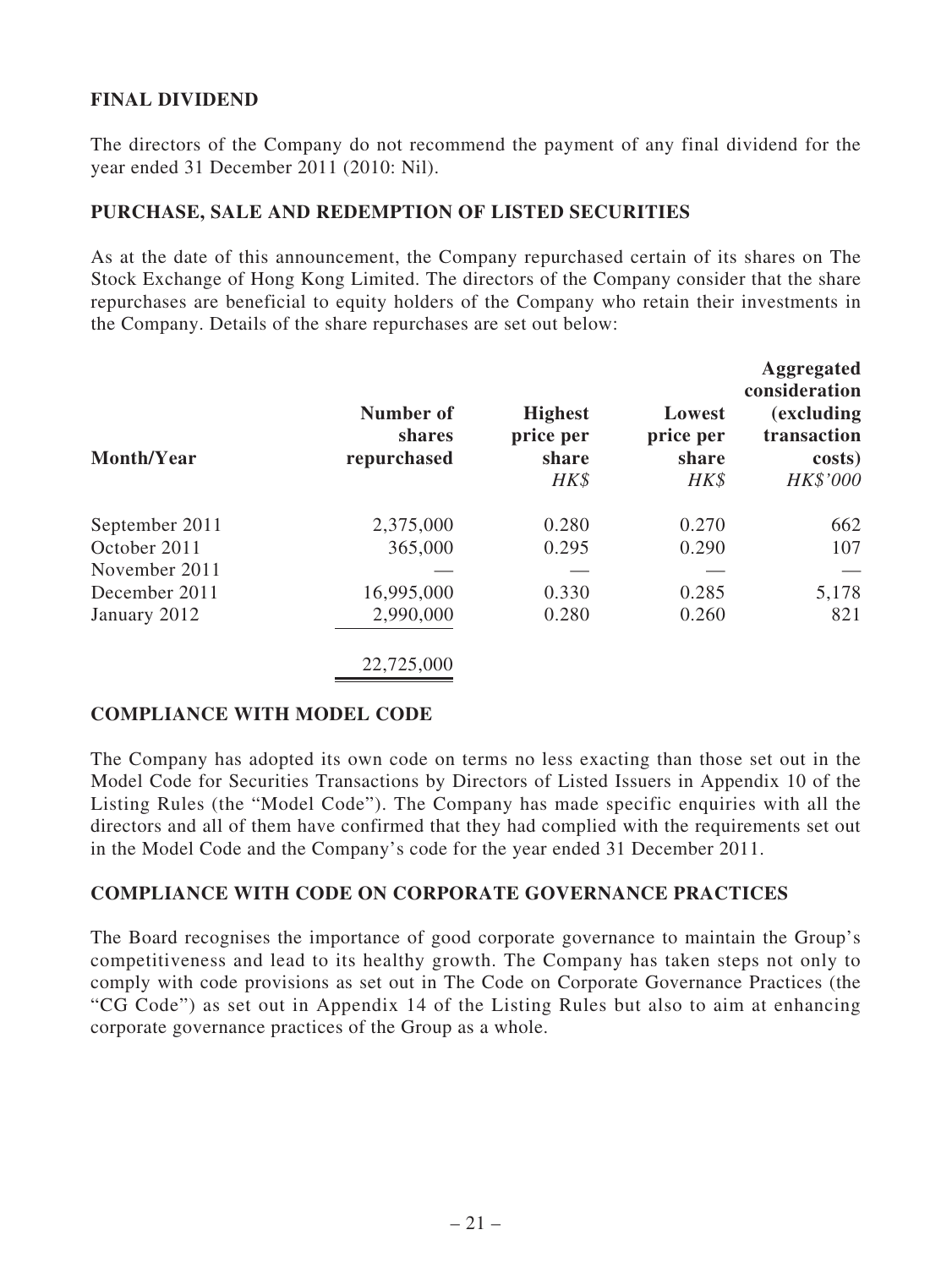For the year ended 31 December 2011, the Company has complied with the code provisions of the CG Code except that pursuant to code provision A.4.1 of the CG Code, non-executive directors of a listed issuer should be appointed for a specific term and subject to re-election. All non-executive directors of the Company were not appointed for a specific term but are subject to the requirement of retirement by rotation and re-election at least once every three years at the annual general meetings of the Company in accordance with the relevant provisions of the Company's Bye-laws, accomplishing the same purpose as being appointed for a specific term.

As such, the Company considers that sufficient measures have been taken to ensure that the Company's corporate governance practices are no less exacting than those in the code provisions of the CG Code.

## **AUDIT COMMITTEE**

The Audit Committee was established with written terms of reference in accordance with the code provisions of the CG Code. The Audit Committee is delegated by the Board to assess matters related to the financial statements and to perform the duties, including reviewing the Company's financial controls and internal control, financial and accounting policies and practices and the relationship with the external auditor. The Audit Committee comprises three members who are independent non-executive directors of the Company, namely Mr. Leung Man Kit (the chairman), Mr. Huang Shao-Hua, George and Ms. Wong Sze Wing.

## **REMUNERATION COMMITTEE**

The remuneration committee of the Company (the "Remuneration Committee") was established with written terms of reference in accordance with the code provisions of the CG Code. The principal responsibilities of the Remuneration Committee include formulation and making recommendation of remuneration policy and remuneration package of the directors of the Company and members of senior management to the Board. The Remuneration Committee comprises one executive director of the Company, namely, Mr. Wu Kebo, and two independent non-executive directors of the Company, namely Mr. Leung Man Kit and Ms. Wong Sze Wing (the chairman).